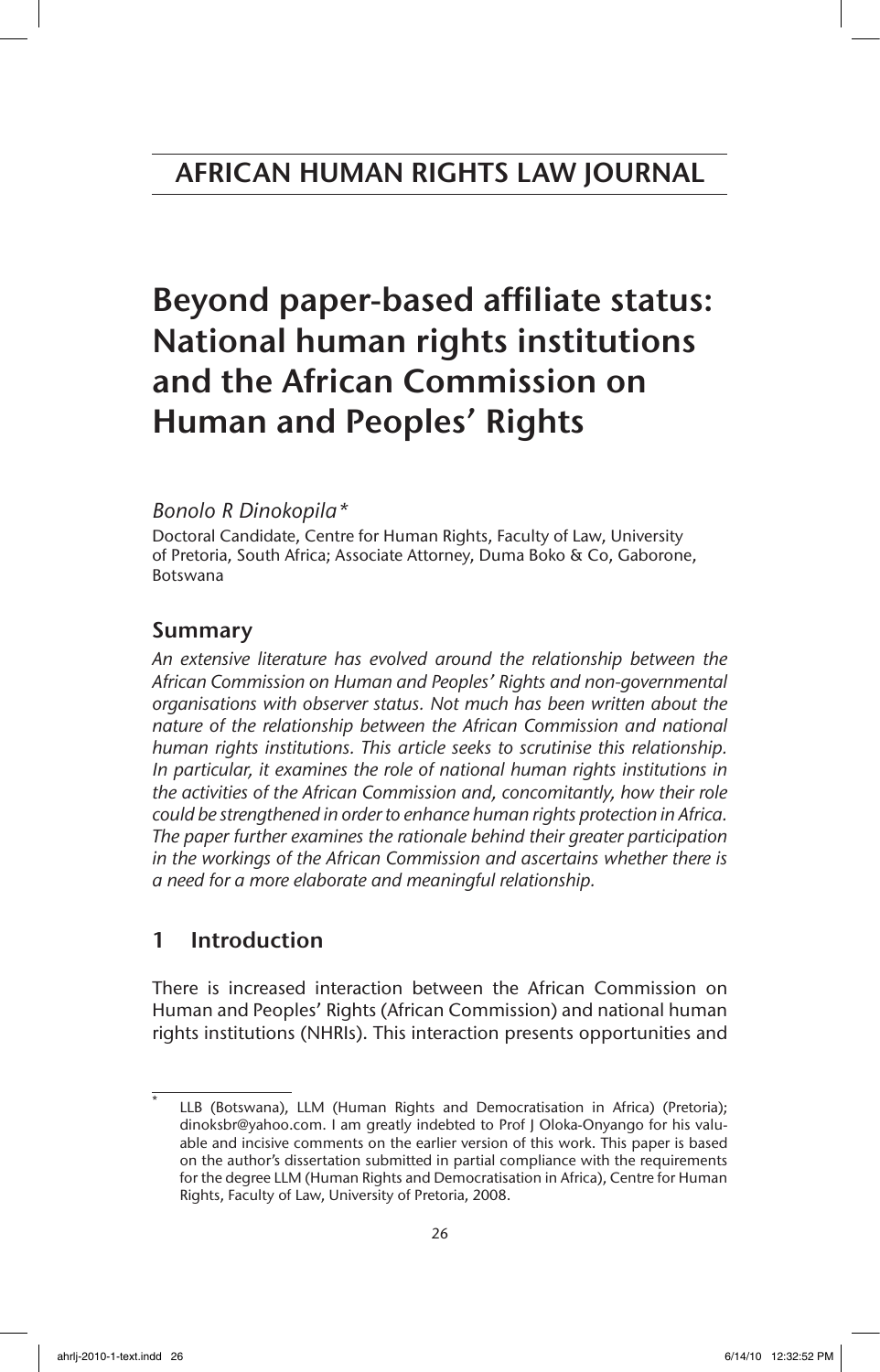challenges in the promotion and protection of human rights in Africa. More than 30 African countries have national human rights institutions, with a greater or lesser degree of independence depending on the situation in a particular country.<sup>1</sup> The number of NHRIs with affiliate status before the African Commission is currently 21. $<sup>2</sup>$  Their relationship with</sup> the African Commission stands in stark contrast to the more robust and unique relationship of the African Commission and non-governmental organisations (NGOs). The relationship between the African Commission and NHRIs draws its legitimacy from articles 26 and 45(1)(c) of the African Charter on Human and Peoples' Rights (African Charter).<sup>3</sup> Article 26 of the African Charter places a duty on states to establish appropriate national institutions entrusted with the promotion and protection of rights embodied by the Charter, whilst section 45(1)(c) equally enjoins the African Commission to work with such institutions once established.

NHRIs are then supposed to interact with the African Commission in accordance with the Resolution on Granting Observer [Affiliate] Status to National Human Rights Institutions in Africa, adopted in 1998 (1998 Resolution on Affiliate Status).<sup>4</sup> This Resolution sets out the rights and duties of NHRIs as well as the requirements necessary for a national human rights institution to attain affiliate status before the African Commission. Accordingly, NHRIs are to assist the African Commission in the promotion and protection of human rights at the national level.<sup>5</sup> NHRIs are given affiliate status if they conform to the United Nations (UN) Principles Relating to the Status of National Human Rights Institutions (Paris Principles).<sup> $\delta$ </sup> Their 'affiliate status'  $-$  as conferred upon them by the 1998 Resolution on Affiliate Status — does not clearly define their role and relationship with the African Commission<sup>7</sup> and remains to be clarified.<sup>8</sup>

Apart from the lack of clarity as to the role of NHRIs in the workings of the African Commission by the aforementioned instruments, there are a number of issues that affect both NGOs and NHRIs, such as their role in the drafting of state reports and their participation during the state reporting process. It is due to this anomaly that, at the 43rd session of the African Commission, the South African delegation called for a

<sup>1</sup> CH Heyns & M Killander *Compendium of key human rights documents of the African Union* (2007) 269.

<sup>&</sup>lt;sup>2</sup> Para 14 26th Activity Report AU Doc EX CL/529(XV).

<sup>3</sup> F Viljoen *International human rights law in Africa* (2007) 412.

<sup>4</sup> Resolution on Granting Observer [Affiliate] Status to National Human Rights Institutions in Africa (1998 Resolution on Affiliate Status), adopted at the Commission's 24th session, Banjul, The Gambia, 22-31 October 1998.

 $\frac{5}{6}$  1998 Resolution on Affiliate Status, para 4(d).

 $\frac{6}{7}$  n 5 above, para 4(a).

 $\frac{7}{8}$  Viljoen (n 3 above) 412.

Viljoen (n 3 above) 413.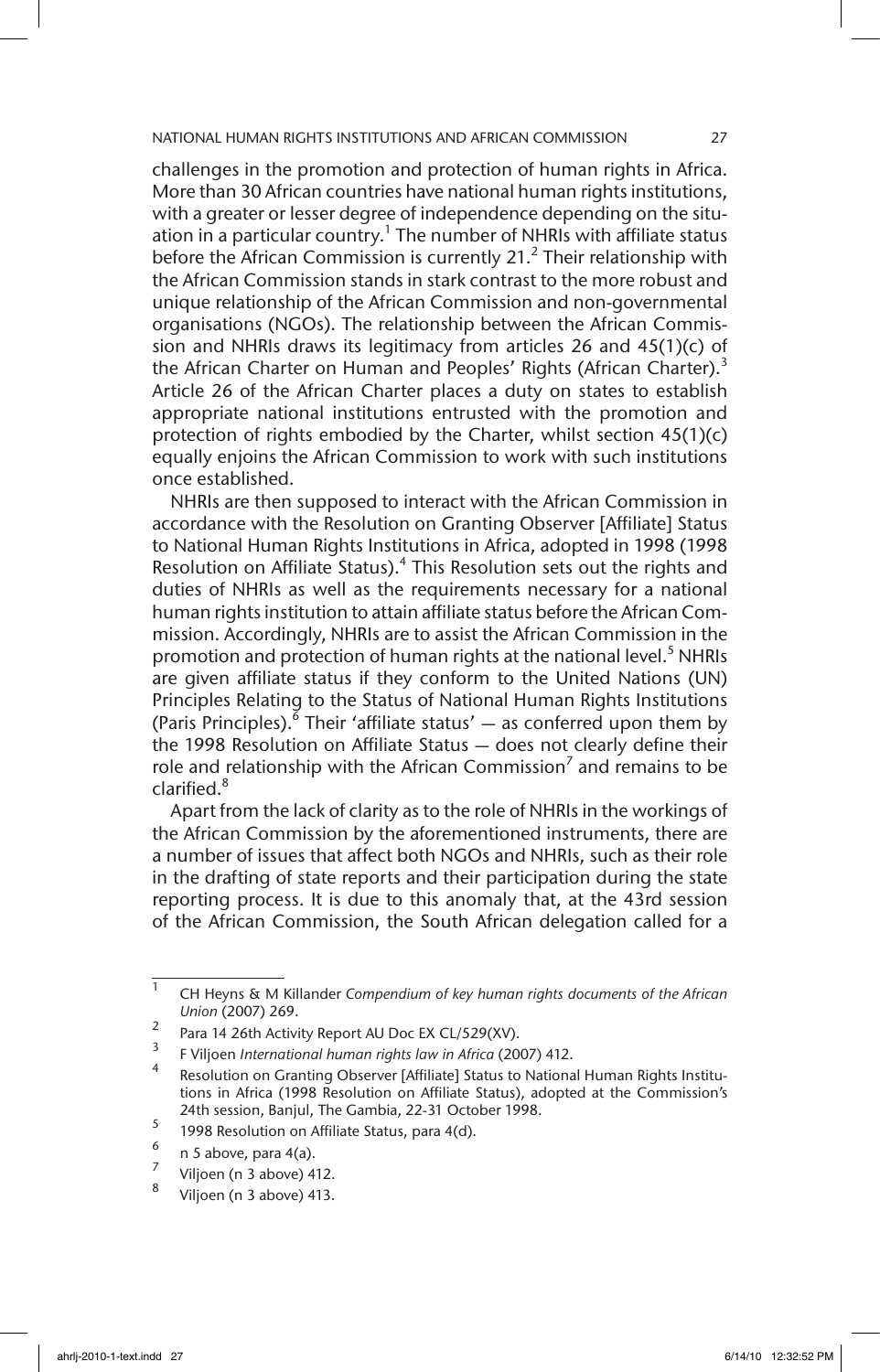proper model that could better espouse the interface between the African Commission and NHRIs.<sup>9</sup> Among other things, the South African delegation called for the adoption of general guidelines to regulate the relationship between the African Commission and NHRIs.<sup>10</sup>

Whilst there are calls for the development of a more detailed relationship between the African Commission and NHRIs, there is an ongoing debate as to the nature and role of such institutions at international and regional levels. Although the role of NHRIs domestically does not admit of any doubt, their participation at the international and regional sphere is not at all clear.

Against the preceding background, the first section of this article takes a look at issues that affect and afflict the relationship between NHRIs and the African Commission. The second section of the article traces the trajectory of NHRIs and focuses on their origins, nature and role as well as their international and regional formal standing in the light of the Paris Principles. Third, a discussion on the emerging status of NHRIs as global actors is proffered by examining their engagement with the African Commission. The fourth section, forming the crux of this article, takes a detailed look at the participation of NHRIs in the workings of the African Commission. The fifth section investigates areas of possible collaboration between the African Commission and NHRIs. The final section is a summary of the conclusions drawn from the article.

# 2 The trajectory of national human rights institutions

Nudged on and supported by donors and the UN, NHRIs started flourishing in Africa in the 1990s.<sup>11</sup> This proliferation of NHRIs may easily be attributed to the recommendation by the African Commission to states urging them to establish institutions that will conduct studies and research.<sup>12</sup> Perhaps, also, this was due to the recognition that international and regional institutions cannot in themselves suffice as the primary sites of the struggle(s) for human rights.<sup>13</sup> Quashigah is of the view that these institutions are a product of the resurgence of democratisation in many parts of the world, and in Africa in particular.<sup>14</sup>

 $\frac{9}{9}$  Para 61 24th Activity Report AU Doc EX.CL/466(XIII).

 $\frac{10}{11}$  As above.

 $\frac{11}{12}$  Viljoen (n 3 above) 412.

 $12$  As above.

<sup>13</sup> OC Kafor & SC Agbakwa 'On legalism, popular agency and "voices of suffering": The Nigerian National Human Rights Commission in context' (2002) 24 *Human Rights Quarterly* 663.

<sup>14</sup> K Quashigah 'National human rights institutions in Africa: Functions, strengths, and<br>14 K Quashigah 'National human rights institutions in Africa: Functions, strengths, and weaknesses' quoted in HS Kanzira 'The independence of national human rights bodies in Africa: A comparative study of the CHRAJ, UHRC and SAHRC' (2002) 8 *East African Journal of Peace and Human Rights* 176.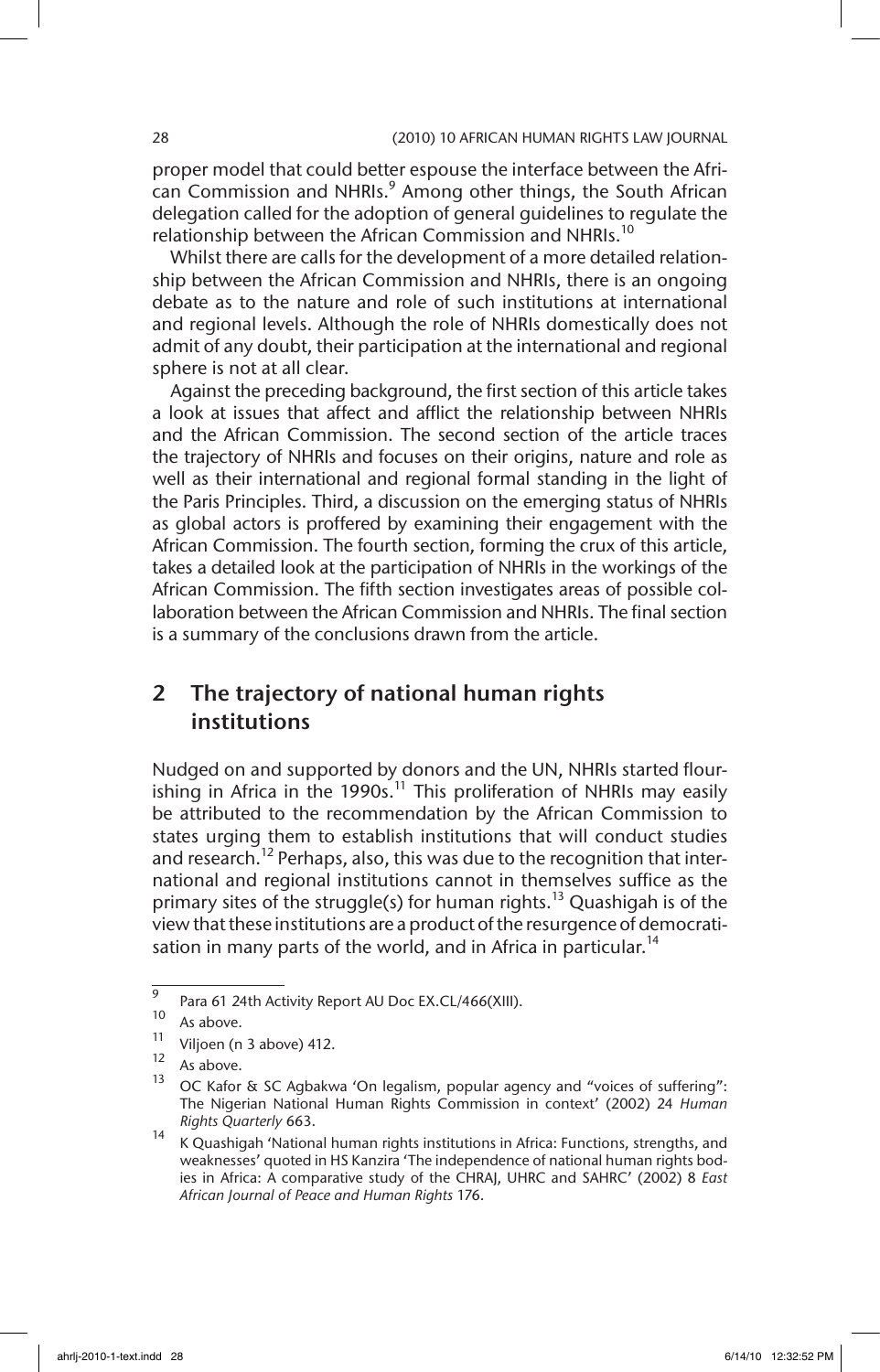## 2.1 Origins, nature and role of national human rights institutions

#### 2.1.1 Defining national human rights institutions

While recognising the inherent difficulties with definitions, the UN has defined NHRIs as a 'body which is established by a government under the constitution or by law or decree, the functions of which are specifically defined in terms of the promotion and protection of human rights'.<sup>15</sup> Carver's report to the International Council on Human Rights Policy has defined them as a hybrid category that includes many different varieties within, such as human rights commissions, ombudsmen, *Defensores del Pueblo*, and procurators for human rights.16 Accordingly, this 'hybrid category' excludes a government department, on the one hand, such as a human rights office in the foreign ministry, and obviously an NGO, on the other.<sup>17</sup>

Reif defines NHRIs as ombudsmen, human rights commissions or hybrid human rights ombudsmen.<sup>18</sup> Cardenas simply defines them as government agencies whose purported aim is to implement interna- $\frac{3}{2}$  tional norms domestically.<sup>19</sup> Suffice to point out that the definition of NHRIs seems to be contextual, and varies, depending to a large extent on the nature of the study and the purpose for which the study is being undertaken. That is why Hatchard defines them, in the context of the Commonwealth, as 'bodies established by a national constitution or by statute and which promote and protect the fundamental political values of the Commonwealth that are enshrined in the Harare Commonwealth Declaration'.20

NHRIs have taken various forms in different countries, including, but not limited to, offices of ombudspersons, national human rights commissions, or a combination of the two, $^{21}$  anti-corruption commissions and equality and other specialist commissions.<sup>22</sup> At present, the majority of NHRIs fall into one of two broad categories: human rights

 $\frac{15}{15}$  Kafor & Agbakwa (n 13 above) 663.

<sup>16</sup> International Council on Human Rights Policy *Performance and legitimacy; National human rights institutions* (2004) 3; ESCR Committee General Comment 10, 'The role of NHRIs in the protection of economic, social and cultural rights' (1998) Doc E/1999/22.

<sup>&</sup>lt;sup>17</sup> International Council on Human Rights Policy (n 16 above) 3.

LC Reif 'Building democratic institutions: The role of national human rights institutions in good governance and human rights protection' (2000) 13 *Harvard Human Rights Journal* 2.

<sup>&</sup>lt;sup>19</sup> S Cardenas 'Emerging global actors: The United Nations and national human rights institutions' (2003) 9 *Global Governance* 23.

<sup>20</sup> J Hatchard *Report on the inter-relationship between Commonwealth human rights commissions and other national human rights institutions* (2003) 7.

 $21$  Eg Ghana's Commission on Human Rights and Administrative Justice (CHRAJ) fused a Human Rights Commission, an Ombudsman and an Anti-Corruption Agency.

 $22$  Hatchard (n 20 above) 7.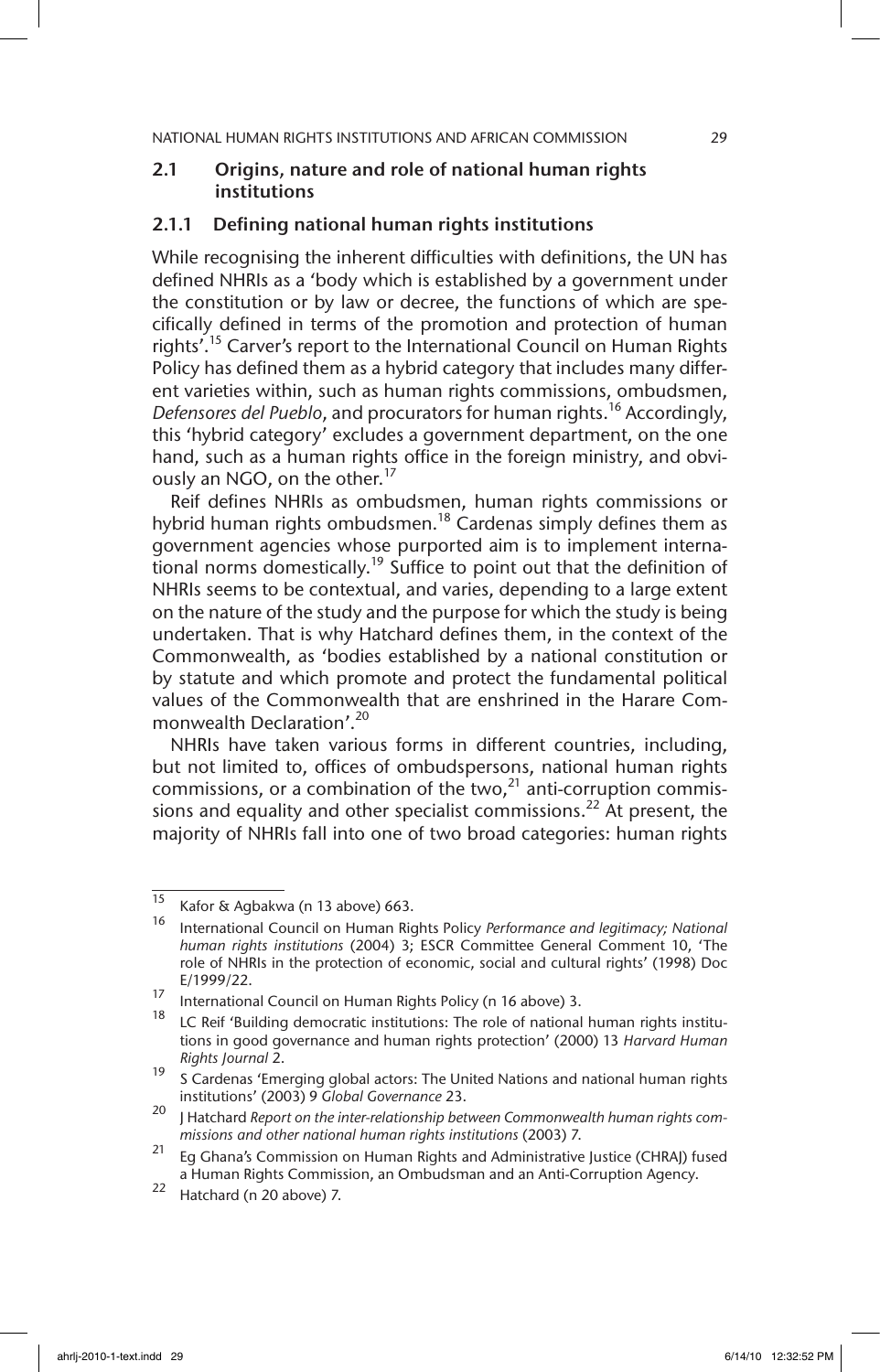commissions or ombudsperson institutions.<sup>23</sup> The primary function of the latter institutions is to oversee fairness and legality in public administration. More specifically, the office of the ombudsperson exists to protect the rights of individuals who believe themselves to be victims of unjust acts on the part of public authorities. $^{24}$  Initially NHRIs were mainly concerned with the protection of persons against all forms of discrimination and with the protection of civil and political rights.<sup>25</sup> However, they are now encouraged to protect socio-economic rights,<sup>26</sup> with some institutions such as the South African Human Rights Commission (SAHRC) constitutionally mandated to promote and protect socio-economic rights.<sup>27</sup>

For the purposes of this article, NHRIs shall refer to permanent and independent bodies established by way of constitutional authority or through legislation and established for the specific purpose of promoting and protecting human rights.<sup>28</sup> Thus, the article takes a look at those NHRIs which have come to be widely known as national human rights commissions (NHRCs) established in accordance with the Paris Principles.<sup>29</sup>

## 2.1.2 The role of national human rights institutions at the domestic level

As mentioned before, the role of NHRIs is catalogued in several documents, namely, the Paris Principles, the Handbook on the Establishment and Strengthening of National Human Rights Institutions for the Promotion and Protection of Human Rights, the UN Fact Sheet 19: National Institutions for the Promotion and Protection of Human Rights, as well as the 1978 Guidelines on the Structure of National Institutions for the Protection and Promotion of Human Rights. The Best Practice Handbook is a guide to setting up NHRIs, staffing them, defining their mandates and practical roles as well as ensuring that they are accountable and accessible.<sup>30</sup>

In sum, these documents set out the role of NHRIs to include the competence to promote and protect universal human rights standards

 $\frac{23}{24}$  Kanzira (n 14 above) 174.

<sup>24</sup> Centre for Human Rights *National human rights Institutions: A handbook on the establishment and strengthening of national human rights institutions for the promotion and protection of human rights* (UN Handbook) UN Professional Training Series 4 (1995) 8.

<sup>&</sup>lt;sup>25</sup> Centre for Human Rights (n 24 above) 7.<br><sup>26</sup> ESCP Committee (n 16 above)

<sup>&</sup>lt;sup>26</sup> ESCR Committee (n 16 above).

<sup>&</sup>lt;sup>27</sup> Sec 184(3) South African Constitution (1996).

<sup>28</sup> AE Pohjolainen *The evolution of national human rights institutions – The role of the United Nations* (2006) 6.

<sup>29</sup> M Gomez 'Sri Lanka's new Human Rights Commission' (1998) 20 *Human Rights Quarterly* 281.

<sup>30</sup> Para 1 Paris Principles.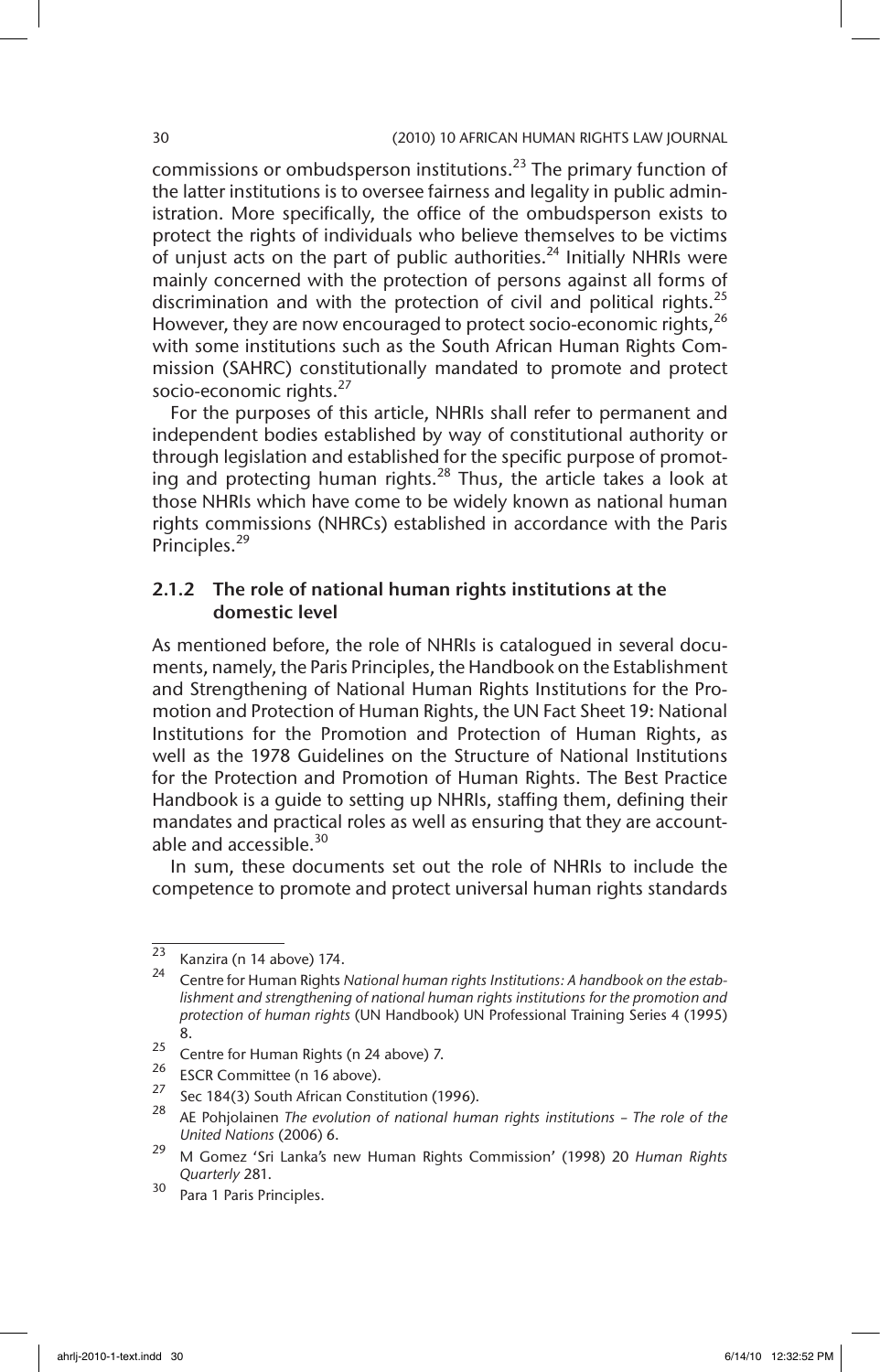domestically.<sup>31</sup> They provide the minimum standards and quidelines for the establishment and evaluation of NHRIs.<sup>32</sup> Even though these instruments lay out the recommended framework for the establishment of NHRIs, much still depends upon the scope of constitutional rights and the size, structure and history of the state itself.<sup>33</sup> The Paris Principles set out some key paradigms which must be at the core of an NHRI.<sup>34</sup> The six key criteria in the Paris Principles are the following: independence of the institution guaranteed by statute or constitution; autonomy from government; pluralism; inclusivity in membership; a broad mandate based on universal human rights standards; adequate powers of investigation;and adequate resources.<sup>35</sup> As a result, most of these institutions have advisory, promotional and protective roles predominantly within the national sphere.

Most NHRIs carry out similar work, but the difference lies in the weight given to their particular functions. Hence, NHRIs differ in a number of significant respects, the main difference being the scope of their mandate.<sup>36</sup> The mandate of the Kenya National Commission of Human Rights, the SAHRC and the Ugandan Human Rights Commission allows them, *inter alia,* to investigate upon receiving complaints about the violation of human rights, to visit places of detention, to inform and educate the public about human rights and to act as the chief agent of the government in ensuring compliance with its obligations under international treaties and conventions on human rights. $3<sup>3</sup>$ 

NHRIs are also vested with the responsibility to advise government on matters concerning the promotion and protection of human rights<sup>38</sup> and are mandated to offer advice on the conformity or otherwise of existing or proposed legislation with international human rights norms.<sup>39</sup> They are mandated to examine complaints alleging infringements of applicable international human rights instruments by

 $\frac{31}{32}$  As above.

<sup>32</sup> C Idike 'Deflectionism or activism? The Kenya National Commission on Human Rights in focus' (2004) 1 *Essex Human Rights Review* 43.

<sup>&</sup>lt;sup>33</sup> Hatchard *et al Comparative constitutionalism and good governance in the Commonwealth: An Eastern and Southern perspective* (2004) 211.

 $34$  International Council on Human Rights Policy (n 16 above) 1-2.<br> $35$  Deventable of potional buman rights institutions and pational

Roundtable of national human rights institutions and national machineries for the advancement of women, Ouarzazate, Morocco, 15-19 November 2004 3-4.

<sup>36</sup> M Sekaggya 'Value of human rights institutions: Human rights commission processes' in CM Peter (ed) *The protectors: Human rights commissions and accountability in East Africa* (2008) 72.

<sup>&</sup>lt;sup>37</sup> LM Mute 'Infusing human rights in policy and legislation: Experiences from Kenya National Commission on Human Rights' in CM Peter (n 36 above) 29; secs 16(1) (a)-(i) KNCHR Act.

<sup>38</sup> Para 2 Paris Principles; eg sec 16(1)(d) KNCHR Act.

Paras 1(a)-(g) Paris Principles.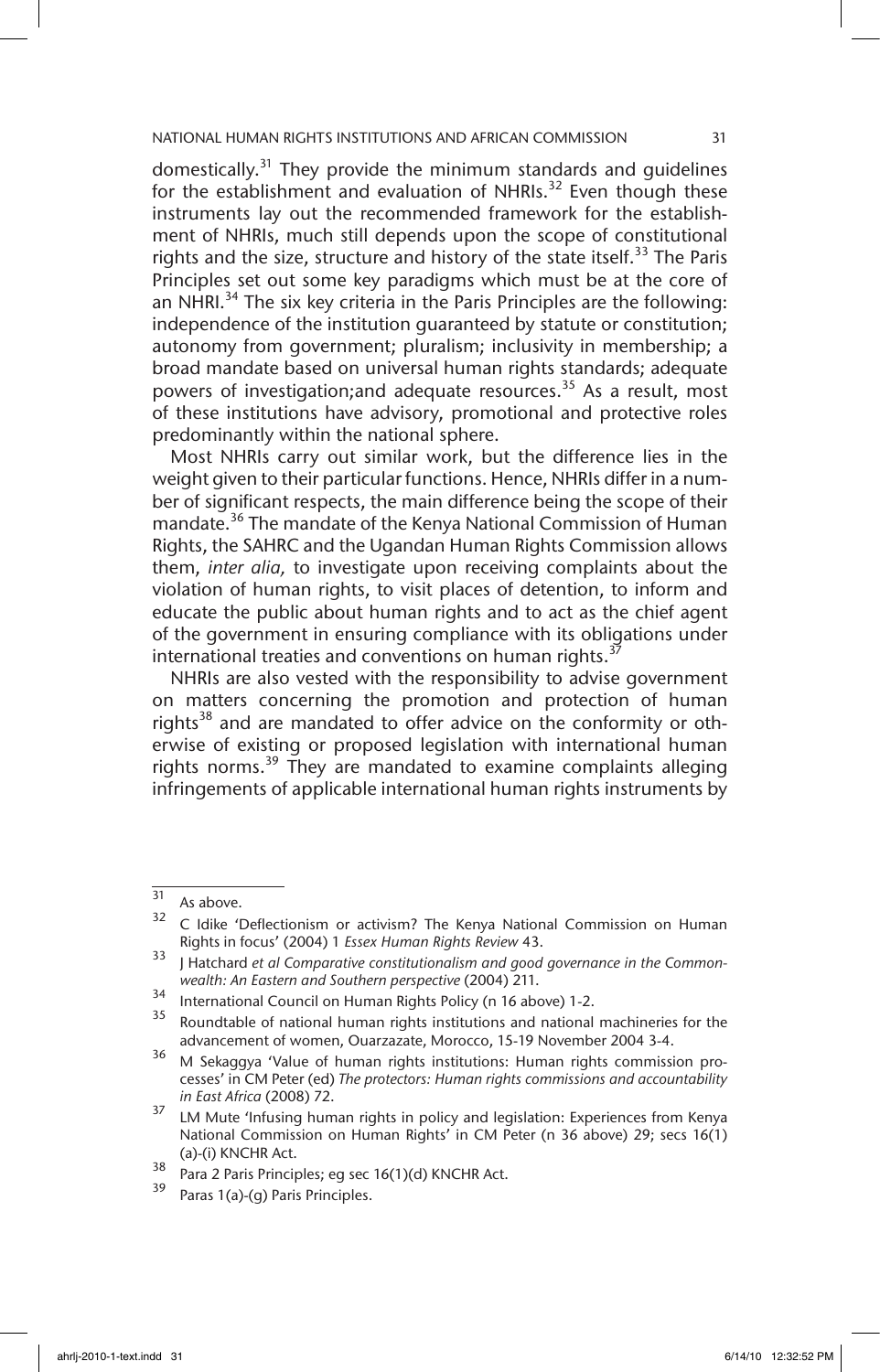individuals, associations of trade unions and other representatives.<sup>40</sup> In fact, most of them enjoy wider remedial powers.<sup>41</sup> NHRIs are also supposed to ensure the effective implementation of national legislation and international instruments that impose human rights obligations on the government.<sup>42</sup> NHRIs are further responsible for encouraging states to ratify or accede to all the relevant international human rights instruments<sup>43</sup> and to take part in the state reporting process by way of the submission of shadow reports.<sup>44</sup> NHRIs are also supposed to assist in the formulation of educational and information programmes designed to enhance awareness and understanding of human rights principles through education and all press organs.<sup>45</sup> They are expected to co-operate with the relevant international bodies.<sup>46</sup>

The mandate of NHRIs also differs from one institution to one another, depending on the manner in which they are established. The SAHRC and the Ugandan Human Rights Commission both derive their mandate from the respective Constitutions.<sup>47</sup> Some NHRIs, such as the Benin Human Rights Commission and the Kenya National Commission of Human Rights, are established by acts of parliament,  $48$  whilst the Nigerian National Human Rights Commission was established by a military decree.<sup>49</sup>

Suffice to point out that, even though some successful NHRIs were established by an act of parliament or some other means, a constitutional foundation remains the foremost guarantee of legitimacy for national human rights institutions as constitutions are generally hard to tamper with.<sup>50</sup> Hence, it is advisable that a newly-established NHRI should derive its mandate from the state's constitution.<sup>51</sup>

 $\frac{40}{40}$  Part IV Paris Principles; UN Handbook (n 24 above) 34; Kafor & Agbakwa (n 13 above) 671; eg secs 16(1)(h)-(i) KNCHR Act.

 $^{41}$  Eg secs 19(2)(a)-(c) KNCHR Act.

<sup>&</sup>lt;sup>42</sup> Paras 3(b) & (c) Paris Principles; eg sec 16(1)(f) KNCHR Act.<br><sup>43</sup> Paras 2(c) Paris Principles

 $^{43}$  Para 3(c) Paris Principles.

<sup>&</sup>lt;sup>44</sup> Para 3(d) Paris Principles; eg sec 16(1)(f) KNCHR Act.

<sup>&</sup>lt;sup>45</sup> Para 3(g) Paris Principles; eg sec 16(1)(c) KNCHR Act.<br><sup>46</sup> Paris 2003 Paris Principles

 $^{46}$  Para 3(e) Paris Principles.

Sec 181(1)(b) Constitution of the Republic of South Africa; art 51(2) Constitution of Uganda; UHRC Act of 1995.

<sup>48</sup> B Lindsnaes *et al National human rights institutions; articles and working papers: Input to the discussions on the establishment and development of the functions of national human rights institutions* (2001) 14.

<sup>49</sup> National Human Rights Commission Decree of 1995.

<sup>50</sup> M Mohamedou 'The effectiveness of national human rights institutions' in Lindsnaes *et al* (n 48 above) 51.

<sup>51</sup> CM Fombad 'Limits of power to amend constitutions: Recent trends in Africa and their impact on constitutionalism' (2007) 6 *University of Botswana Law Journal* 27*.*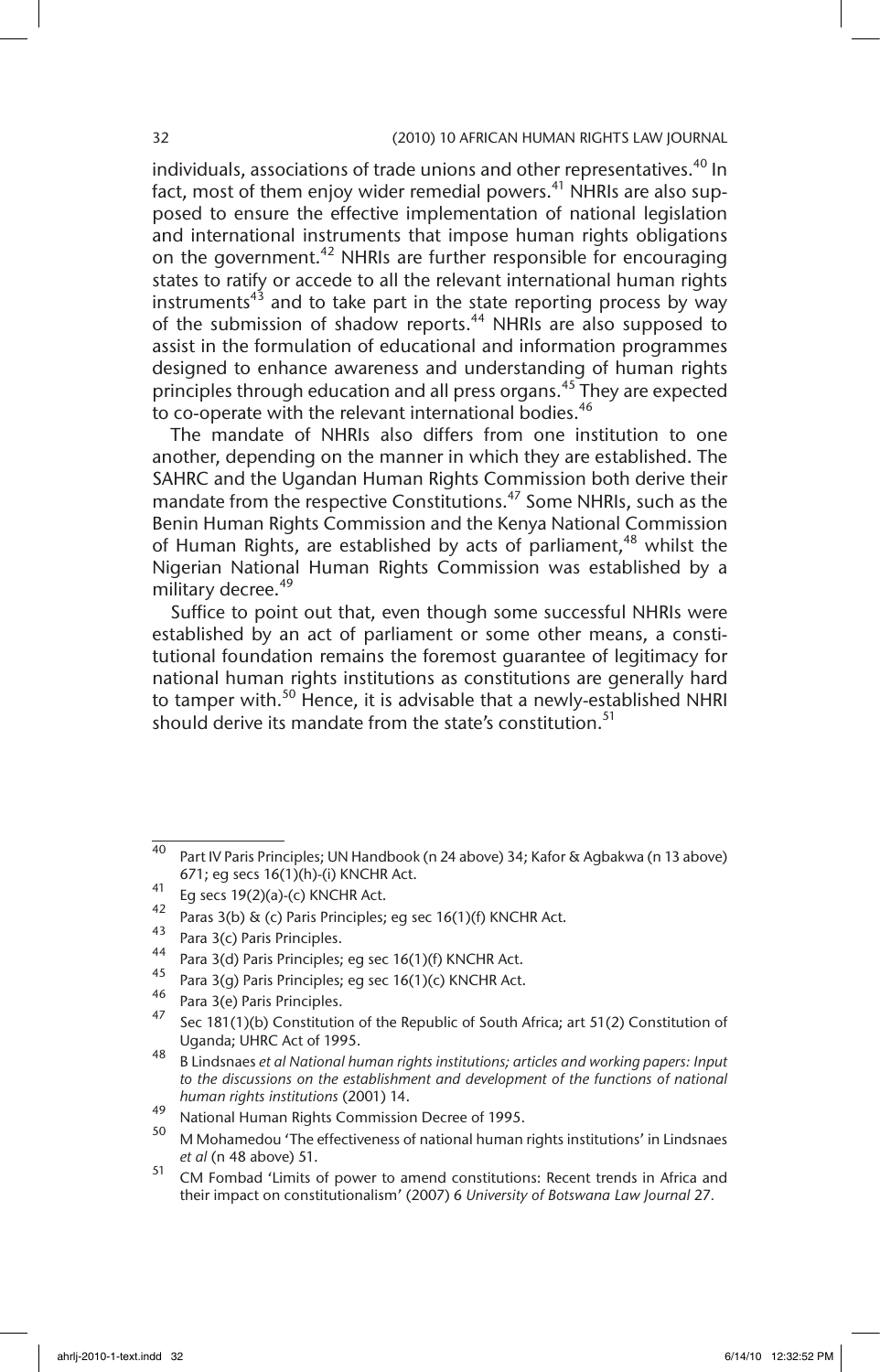#### 2.2 International and regional formal standing of national human rights institutions and the Paris Principles

It is well accepted that the Paris Principles provide guidelines as to the establishment, management, role and participation of NHRIs largely within the domestic arena. Their participation within the national — legal or otherwise — framework is not questionable, as they were initially and specifically crafted for that purpose. However, there is not sufficient literature situating the justification for their participation in the regional and international arena within the Paris Principles or any of the aforementioned documents on the nature and functions of NHRIs. The Paris Principles advocate the co-operation of NHRIs with the relevant international and regional human rights mechanisms. The extent of the co-operation remains to be clarified and is now a matter of interpretation, sparking a debate among international human rights scholars.

By formal standing of NHRIs in the context of the present paper I refer to the recognition of NHRIs as actors — and not as mere expedient partners — by any international or regional human rights mechanism. Such recognition will have to be express and may be in the form of resolutions — as is the case with the African Commission — or located in a treaty as is the case with the African Court of Justice, or may be located within the documents within which NHRIs derive their legitimacy. Such recognition will as a matter of course exclude the *de facto* recognition of NHRIs as actors. Therefore, by international or regional formal standing of NHRIs, I refer to the international or regional recognition of NHRIs — in one or more of the aforementioned ways — as actors at that level.

To a larger extent, the documents within which NHRIs derive their legitimacy do not envisage a NHRI that is actively and/or directly involved in the international *fora*. As it will be shown later, their participation at regional and international levels remains questionable. In fact, international human rights scholars have adopted what can be considered a liberal interpretation of these documents.<sup>52</sup> In particular, the Paris Principles have been interpreted to accommodate a larger participation of these institutions at international and regional levels. Through such interpretation, albeit inconsistent, NHRIs have been given the latitude to appear and participate at these forums.

NHRIs have been allowed to form networks with international and regional institutions and are beginning to acquire formal international standing. It appears, however, that the role that was envisaged for NHRIs, in particular by the Paris Principles, at international and regional levels was that of co-operation with the relevant international bodies. None of the instruments cited above specifically gives NHRIs a formal

<sup>52</sup> R Murray *The role of national human rights institutions at the international and regional levels: The experience of Africa* (2007) 7.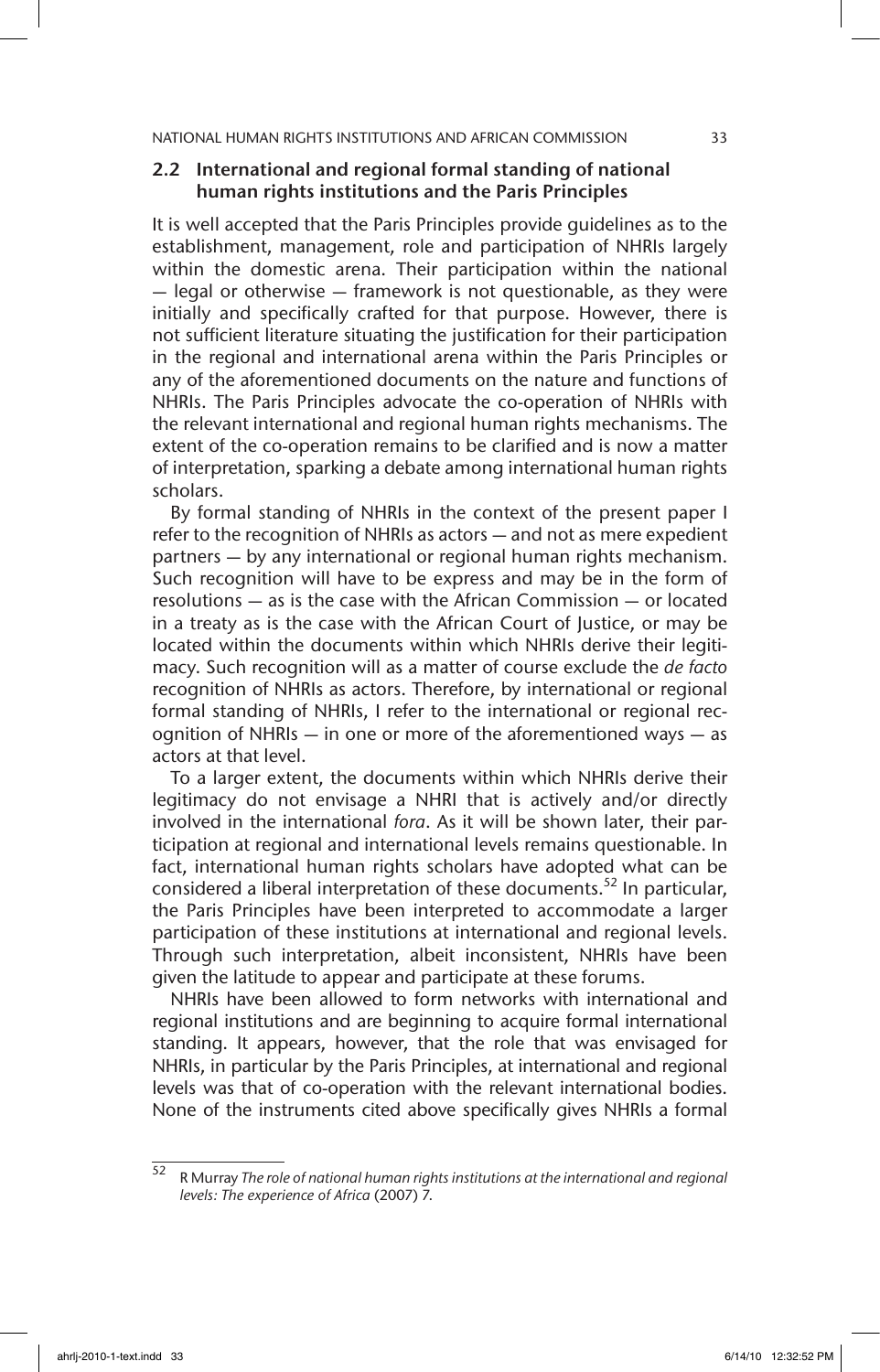international standing, nor does any enabling legislation of these institutions perused during this study. In fact, NHRIs were initially established as liaison points for the UN, where the UN would be able to utilise their proximity to national authorities and populations to publicise human rights-related activities,<sup>53</sup> thus allowing easier implementation of international human rights principles and norms domestically.<sup>54</sup>

It is the metamorphosis of the 'purported aim' of the establishment of NHRIs, initially for forging the implementation of international human rights norms domestically, that is intriguing. It is apparent that the definitions highlighted above do not on the face of it perceive these institutions as international actors. They presuppose that NHRIs are by and large mandated to implement international norms domestically. The transformation of the role of these institutions exposes definitions of a NHRI, such as Cardenas's definition, as being a too simplistic view of the very nature and role of contemporary NHRIs.

# 3 Is the devil in the details? An analysis of the rise of national human rights institutions as new global actors

The mandate conferred upon NHRIs by the Paris Principles has been widely interpreted to accommodate them as actors at the international and regional levels. The issue of international formal standing aside, the main question remains: What is the main agenda of NHRIs at the international and regional levels? Espousing the rationale behind their emerging status as international actors, this section of the article highlights what appears, in the words of Cardenas, to be a double-edged phenomenon presenting both opportunities and challenges for the local protection of human rights norms.<sup>55</sup> It presents a discussion of their emerging status as global actors by examining their engagement with the African Commission.

Representatives of NHRIs are increasingly seen as actors in their own right at international human rights conferences and at times during convention negotiations.<sup>56</sup> It is not far-fetched to say that hardly any international conference or seminar takes place without their involvement.57 Osogo is of the view that this is not accidental and it

<sup>53</sup> JO Ambani 'Oval slides in triangular spaces? Anchoring national human rights institutions in "tripartite" Commonwealth Africa' unpublished LLM dissertation, University of Pretoria, 2006 8.

 $54$  Ambani (n 53 above) 12.

Cardenas (n 19 above) 23.

 $56$  I von Doussa 'The potential role of national human rights institutions in the Pacific' paper presented at the Australian Law Reform Agencies conference, Port Villa, Vanuatu, September 2008 http://www.hreoc.gov.au/about/media/speeches/ speeches\_president/index.html (accessed 9 October 2008).

 $57$  Ambani (n 53 above) 12.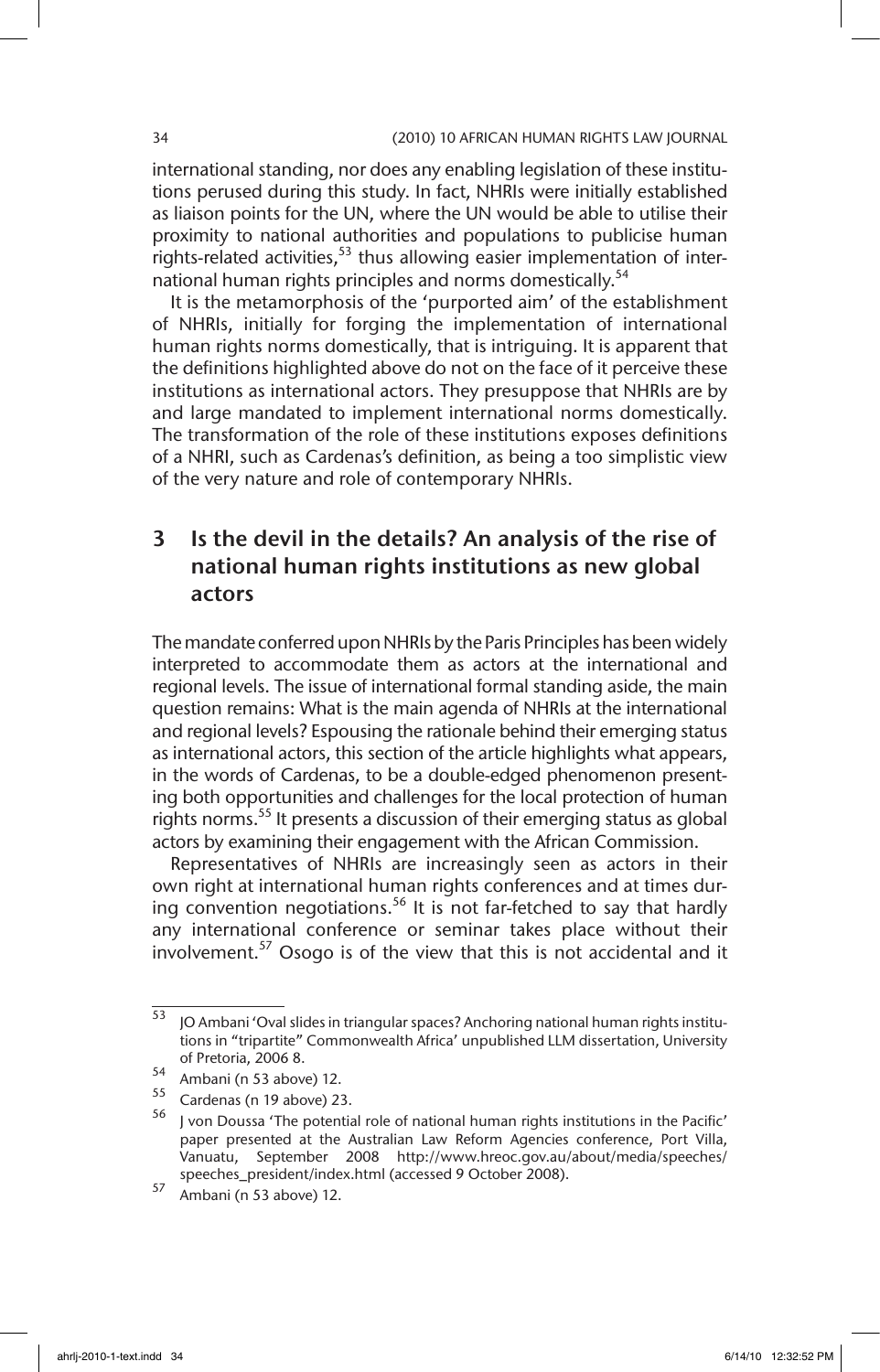is very well within their mandate.<sup>58</sup> However, as highlighted above, this participation is contentious. Certainly, it should not be taken for granted that they are well within their mandate by virtue of them participating at the international and regional levels. There is a need to interrogate the rationale behind their participation at those levels, with the aim of ascertaining whether they are indeed a necessary actor in the international arena.

## 3.1 The rationale behind the participation of national human rights institutions at the international and regional levels

As already mentioned, the justification and role of NHRIs at the domestic level — either alone or in collaboration with other international or regional organisations — admits of no doubt. This is largely because NHRIs, as their name suggests, were crafted for the promotion and protection of human rights at the domestic level. It is the rationale for their participation at the international and regional levels that is more often than not questioned. Justifications for the participation of NHRIs at the international and regional levels evoke arguments akin to those of permitting NGOs to do the same.<sup>59</sup> In fact, the reasons are so similar that one might conclude that giving them any international formal standing will be tantamount to unnecessary duplication of international actors. Despite this possible objection, the following discussion pinpoints the reasons for allowing national institutions to have a greater performance at international or regional levels. The rationale for their participation at the international and regional levels could, arguably, be situated within the competence and responsibilities of NHRIs as espoused by the Paris Principles. For example, in the Paris Principles it is foreseen that NHRIs have a role to play in relation to reports that the state is supposed to submit to international and regional mechanisms.<sup>60</sup>

The involvement of NHRIs creates an important interface between the two levels of human rights protection. That is why one of the arguments advanced by proponents of clothing NHRIs with international formal standing is that their participation at these levels can better ensure states' compliance with international obligations.<sup>61</sup> In particular, Murray asserts, they can be seen as the national machinery designed for the implementation of the decisions and recommendations of international bodies.<sup>62</sup> Some observers have argued that NHRIs are the

 $\frac{58}{59}$  As above.

 $^{59}$  Murray (n 52 above) 11.

Para A(3)(d) Paris Principles. The UN CERD Committee has in its General Recommendation 28 (2002) recommended that NHRIs assist their member states in complying with their reporting obligations.

 $61$  Murray (n 52 above) 11.

Murray (n 52 above) 12.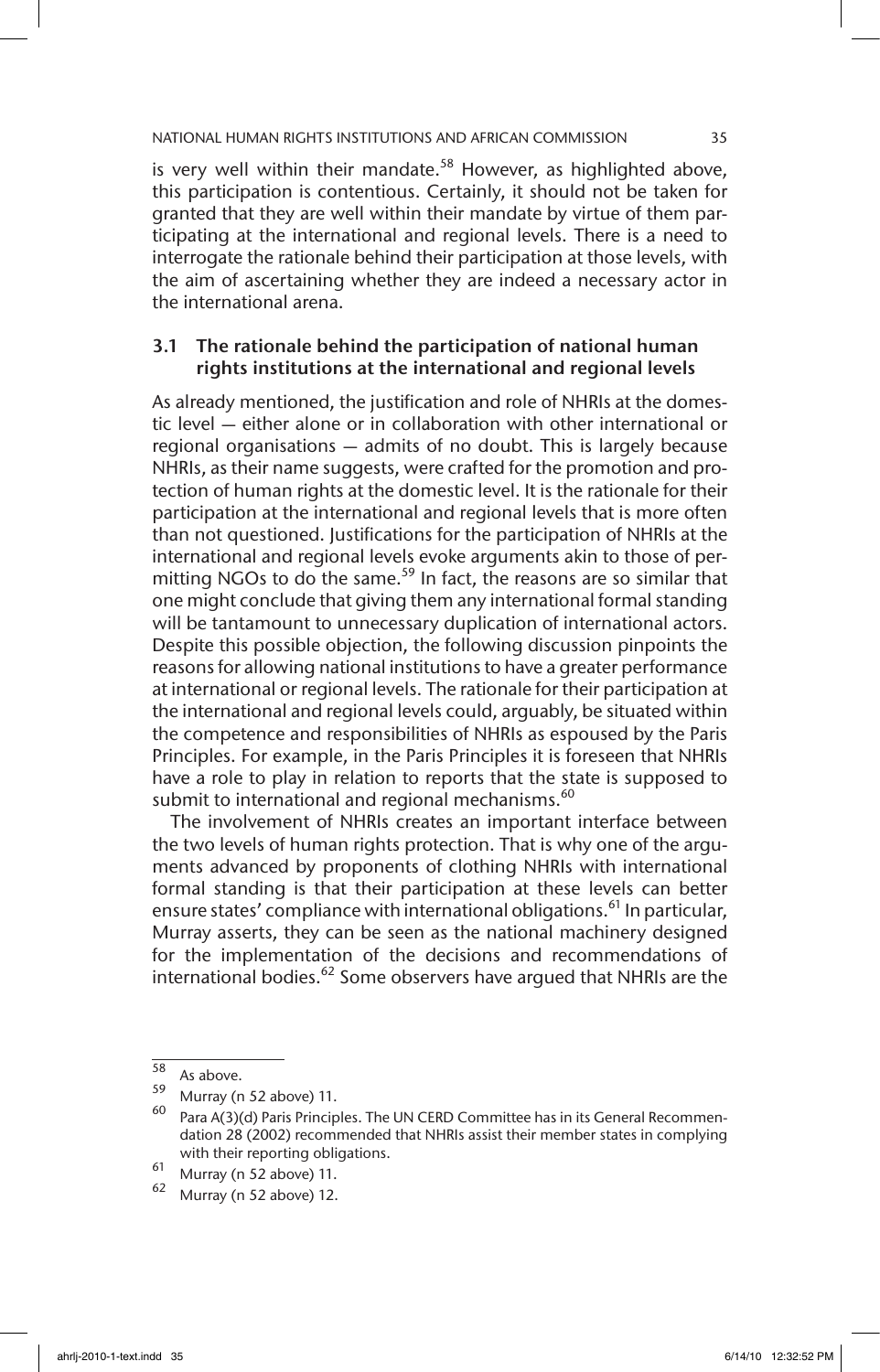only realistic means of addressing a vast majority of domestic issues.<sup>63</sup> Perhaps to say that they are the 'only' means is an exaggeration. It is, however, true to say that their mandate is all-encompassing and allows them to do more. The important role of NGOs, ombudspersons as well as other institutions with the mandate of protecting human rights should not be forgotten.<sup>64</sup>

NHRIs may also be counted on to assist with the submission of reports by states to international bodies. Even though there is controversy surrounding the participation of NHRIs in the state reporting process,<sup>65</sup> their involvement, whether directly or indirectly, will provide a reliable source of information.<sup>66</sup> The participation of NHRIs in international and regional mechanisms can also provide them with platforms to air their views and advance the quest for the protection of the citizenry and of human rights defenders.<sup>67</sup>

NHRIs can provide a level of expertise on human rights through their contribution at international and regional levels.<sup>68</sup> It is within that context that NHRIs are able to assist international or regional bodies in any fact-finding missions or prison facilities inspections as is normally the case and assist, if allowed by the relevant body's procedural rules of fact-finding missions, with their on-site observations.<sup>69</sup> Such assistance will also be relevant for special mechanisms, such as Special Rapporteurs.<sup>70</sup>

Another reason for NHRIs to participate at the international and regional levels is to influence the shaping of international policies, especially those with a bearing on the enjoyment of human rights by the citizens of a particular state. They may also become the focal point for submitting individual complaints to treaty bodies, such as the Afri-

<sup>63</sup> M Kjærum *National human rights institutions implementing human rights* (2003) 19 http://www.humanrights.dk/files/Importerede%20filer/hr/pdf/n\_h\_r\_i\_h\_fte\_eng. pdf (accessed 20 August 2008).

 $\frac{64}{10}$  in the case of South Africa, this would be the other ch 9 institutions, namely, the Commission for Gender Equality, the Public Protector and the Commission for the Promotion and Protection of the Rights of Cultural, Religious and Linguistic Communities; sec 181 South African Constitution.

<sup>65</sup> Viljoen (n 3 above) 370; Murray (n 52 above) 16-18; Hatchard (n 33 above*)* 231; M Nassali 'Economic and social rights: drawing the threads together' in Peter (n 36 above) 98.

<sup>66</sup> M Evans *et al* 'The reporting mechanism of the African Charter on Human and Peoples' Rights' in M Evans & R Murray (eds) *The African Charter on Human and Peoples' rights: The system in practice, 1986-2000* (2002) 57.

 $\frac{67}{68}$  Murrray (n 52 above) 21.

Murray (n 52 above) 18; ML Schweitz 'NGO participation in international governance: The question of legitimacy' (1995) 89 *American Society of International Law Proceedings* 419.

<sup>69</sup> Centre for Human Rights *Opinion to the African Commission on Human and Peoples' Rights on the conduct and procedure of joint promotional and protective fact-finding missions with the United Nations and any other organisations* (2008) 5 (on file with author).

<sup>70</sup> Viljoen (n 3 above) 393.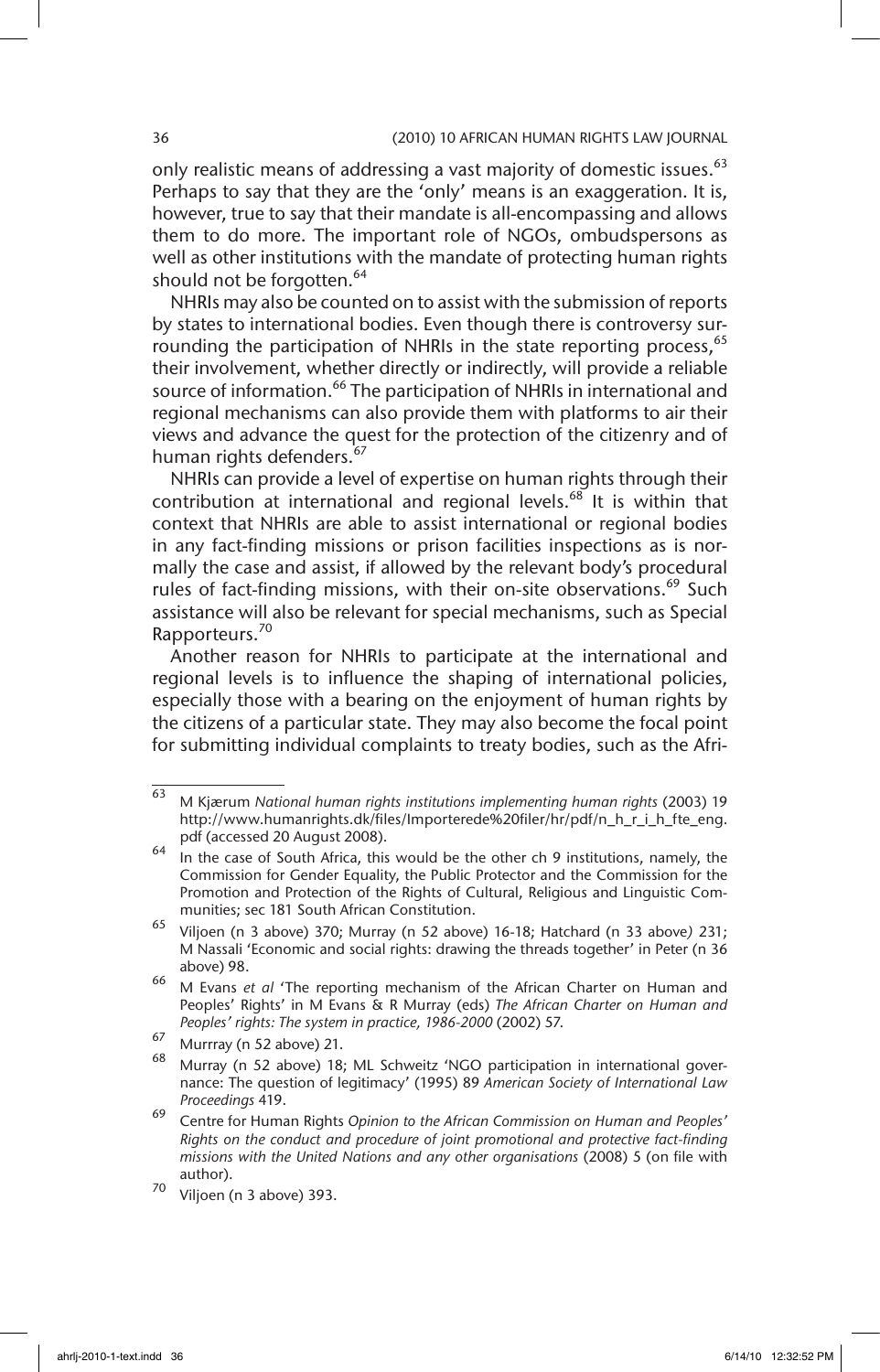can Court on Human and Peoples' Rights (African Court), the African Commission and the UN Committee on the Elimination of All Forms of Discrimination (CERD Committee).<sup>71</sup> There have been a few cases where NHRIs have themselves taken cases to international or regional bodies under the communication procedure.<sup>72</sup> This role, it could be argued, is well within their mandate.

Most NHRIs devote considerable energy and resources to human rights education programmes. Human rights education not only sensitises people about their rights, but it also makes the state aware of its obligations under international legal standards.<sup>73</sup> Information and education are the only ways in which the African Charter and other instruments can become a dynamic part of the democratic process.<sup>74</sup> In fact, some international and regional bodies have both protective and promotional mandates.<sup>75</sup> As a result, NHRIs can partner with international or regional bodies to carry out the dissemination of information and the promotion of human rights at the domestic level. It thus makes sense for NHRIs to participate at the international and regional levels, in order to better carry out human rights education programmes in close co-operation with the protective mechanisms.

The relationship between NHRIs and regional and international human rights mechanisms raises a number of other interesting issues. Like other institutions in a globalising world, NHRIs can have both beneficial and perverse consequences.<sup>76</sup> Having highlighted the advantages of the participation of NHRIs at the international or regional levels above, the following section looks at the other side of the coin. It considers what has come to be known as the 'perverse consequences' of affording NHRIs international or regional formal standing.

## 3.2 The latent danger of national human rights institutions as international or regional actors

One of the daunting challenges is the ambiguity of NHRIs: Are they state or non-state actors?<sup>77</sup> This ambiguity seems to stem from a narrow understanding of the true nature of NHRIs as state institutions or government machinery which have the responsibility to hold governments accountable. They are supposed to be independent from government, and yet they are set up by the government and acting

 $\overline{71}$  Kjærum (n 63 above) 19.

NHRIs lodge petitions with the Inter-American Commission on Human Rights after domestic remedies have been exhausted; Murray (n 52 above) 13.

 $\frac{73}{74}$  As above.

 $^{74}$  Lindsnaes (n 48 above) 120.

SA Yeshanew 'Utilising the promotional mandate of the African Commission on Human and Peoples' Rights to promote human rights education in Africa' (2007) 7 *African Human Rights Law Journal* 191.

<sup>76</sup> Cardenas (n 19 above) 36.

Murray (n 52 above) 59.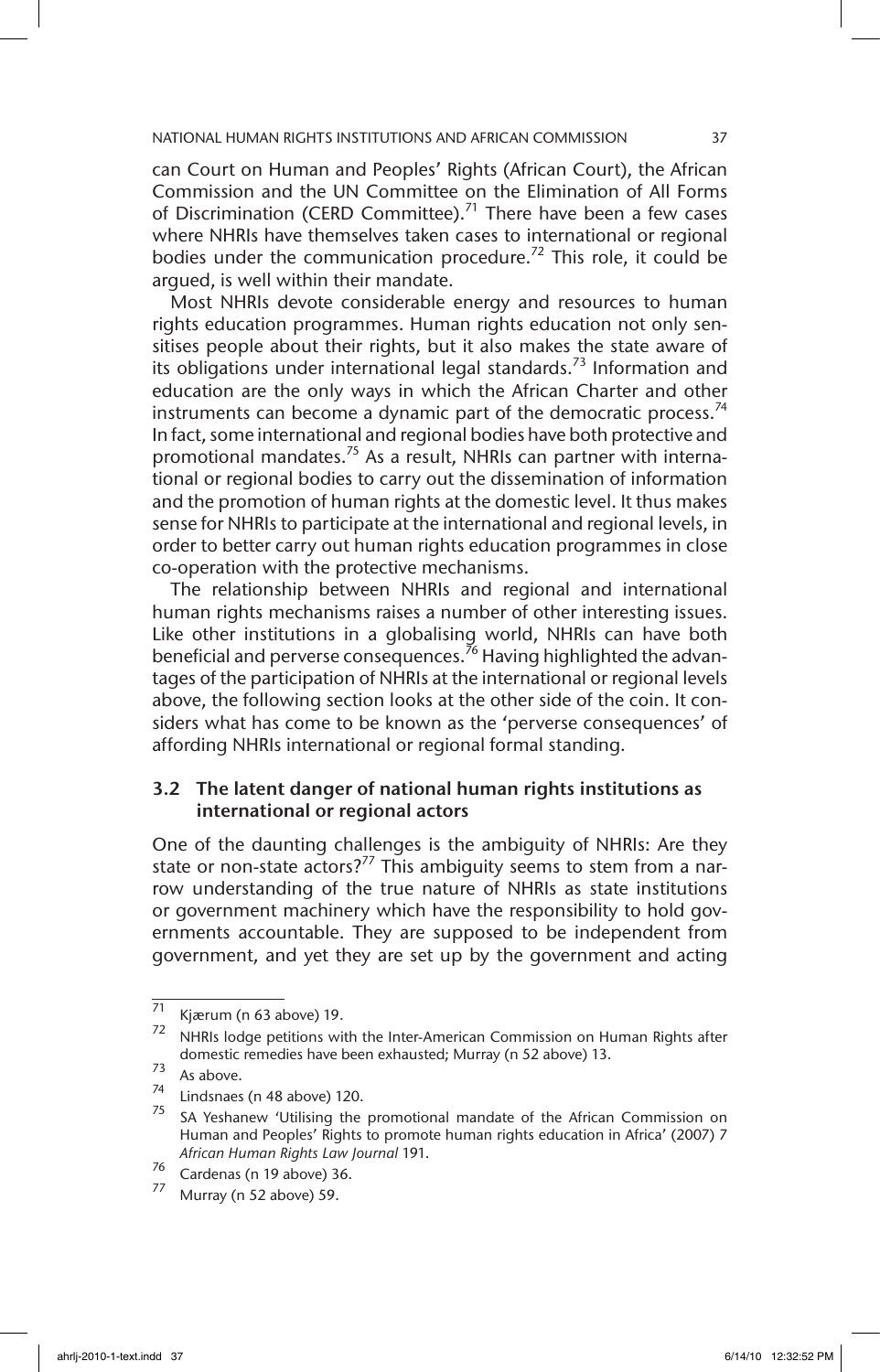as quasi-governmental organisations.<sup>78</sup> The question is whether they should be regarded as state actors or non-state actors, or whether they should be treated as *sui generis.* Coupled with this ambiguity is the issue of the accountability of NHRIs. Precisely who is accountable, between NHRIs themselves and the state, for actions of a NHRI at international and regional level?<sup>79</sup>

A full discussion of these issues is beyond the scope of this paper. Suffice to point out that these conceptual dilemmas are no doubt the most critical issues that need to be addressed in order to ensure that NHRIs have a significant and distinctive place at the international and regional arena.<sup>80</sup> This dilemma is, as Viljoen rightly points out, most apparent in matters of state reporting.  $81$  Their participation at the international and regional levels therefore needs to be scrutinised, lest they will be used by states to conceal violations of human rights by the state from an international body.<sup>82</sup>

Cardenas rightly argues that NHRIs could lead to the reassertion of state authority and a dampening of the role of civil society.<sup>83</sup> That of course is likely to arise where NHRIs are used by the government to improve its international image. The creation of the Nigerian National Human Rights Commission by the dictatorial Abacha regime is an oft-cited example of an institution created to keep up appearances.<sup>84</sup> The danger posed by similarly co-opted NHRIs to the human rights struggle is real. Through such institutions, states will move to displace non-state actors, particularly civil society. The use of NHRIs as the voice of the state usually happens when those leading the institution are appointed along political lines. This can easily be avoided by ensuring — among other things — that commissioners are properly remunerated so as to avoid cases of corruption,  $85$  have security of tenure, are answerable to the legislature, not the executive, and have financial autonomy to the extent that they will be able to determine their priorities and activities.86

Further, as NHRIs acquire more formal international powers, they may begin to compete with civil society actors and also help states control the human rights agenda by silencing calls for accountability

 $\overline{78}$  P de Vos 'Experience of human rights in Africa: Challenges of implementing economic, social and cultural rights' in Peter (n 36 above) 27.

<sup>79</sup> C Scott 'Accountability in the regulatory state' (2000) 27 *Journal of Law and Society*  60*;* Murray (n 52 above) 69-88*.* 

<sup>80</sup> RE Kapindu 'Book review: *The role of national human rights institutions at the international and regional levels: The experience of Africa* by Rachel Murray' (2008) 125 *South African Law Journal* 198.

 $\begin{array}{c} 81 \\ 82 \end{array}$  Viljoen (n 3 above) 393.

<sup>&</sup>lt;sup>82</sup> International Council on Human Rights Policy (n 16 above) 100.

 $\frac{83}{84}$  Cardenas (n 19 above) 7.

 $^{84}$  Kafor & Agbakwa (n 13 above) 665-666.

 $\frac{85}{100}$  International Council on Human Rights Policy (n 16 above) 12-13.

As above.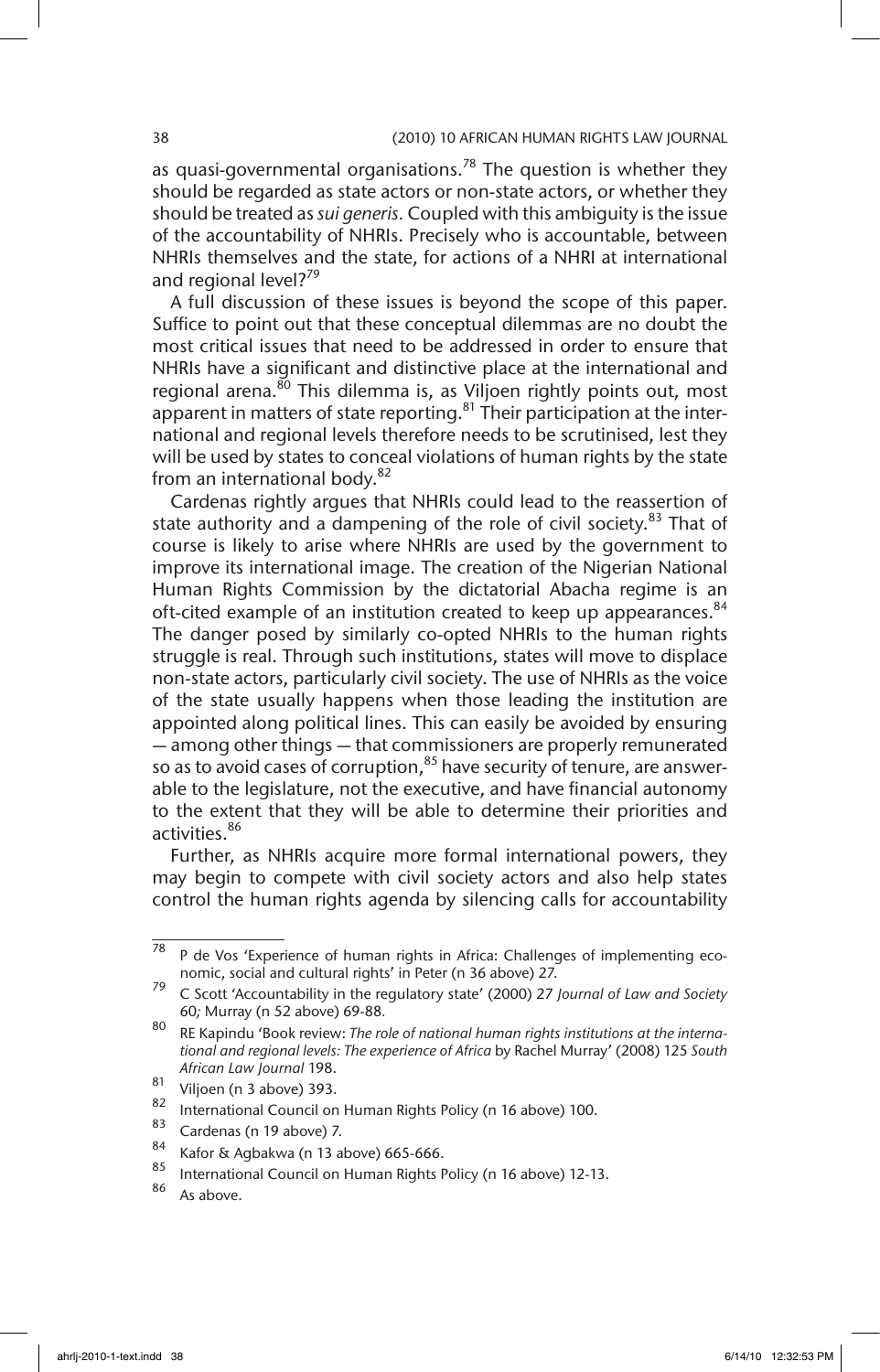at the international and regional levels. $87$  It is possible that the roles of NHRIs and civil society actors could come into conflict, particularly in respect of dissent when it comes to the policies of the government and their implications for human rights.<sup>88</sup> The Paris Principles recognise that the relationship with civil society can help NHRCs to protect their independence and pluralism.<sup>89</sup> Thus, establishing close links or working relationships with NGOs and the larger network of civil society is important because civil society is most of the time involved directly with those in need of the services of a national Institution.<sup>90</sup> Through extensive and systematic co-operation with civil society, NHRCs can easily empower civil society participation and the advocacy on human rights protection and help fill human rights implementation gaps at the national level.

Finally, it has been argued that NHRIs are not necessarily experts necessitating their receiving formal international status on that basis.<sup>91</sup> In most states, they do not have the resources, unlike NGOs which are normally donor-funded, to obtain all the information relating to human rights violations in the respective country.<sup>92</sup> However, Kapindu argues to the contrary and asserts that 'perhaps the problem is not inherent in the very concept of an NHRI, but rather in some of the people who have thus far been appointed to such organisations'.<sup>93</sup> He concludes by pointing out  $-$  rightly so  $-$  that the very nature of an NHRI requires that the people who are appointed should possess the necessary expertise in the area of human rights.<sup>94</sup>

# 4 Participation of national human rights institutions in the workings of the African Commission

Consistent with international best practices, the African Charter encourages states to establish appropriate national institutions entrusted with the promotion and protection of rights and freedoms guaranteed

 $\frac{87}{88}$  Cardenas (n 19 above) 37.

CR Kumar 'National human rights institutions: Good governance perspectives on institutionalization of human rights' (2003) 19 *American University International Law Review* 297; see also MA Olz 'Non-governmental organisations in regional human rights systems' (1997) 28 *Columbia Human Rights Law Review* 326-321.

 $89$  Para 1(a) Paris Principles, Composition and Guarantees of Independence and Pluralism.

<sup>90</sup> Training Series 12 *Economic, social and cultural rights: A handbook for national human rights institutions* (2005) 38.

 $\frac{91}{92}$  Murray (n 52 above).

Kumar (n 88 above) 297; interview with Roselyn Karugonjo-Segawa, Director, Monitoring and Inspections, Uganda Human Rights Commission, Kampala, Uganda, 14 October 2008.

 $^{93}$  Kapindu (n 80 above) 199.

As above.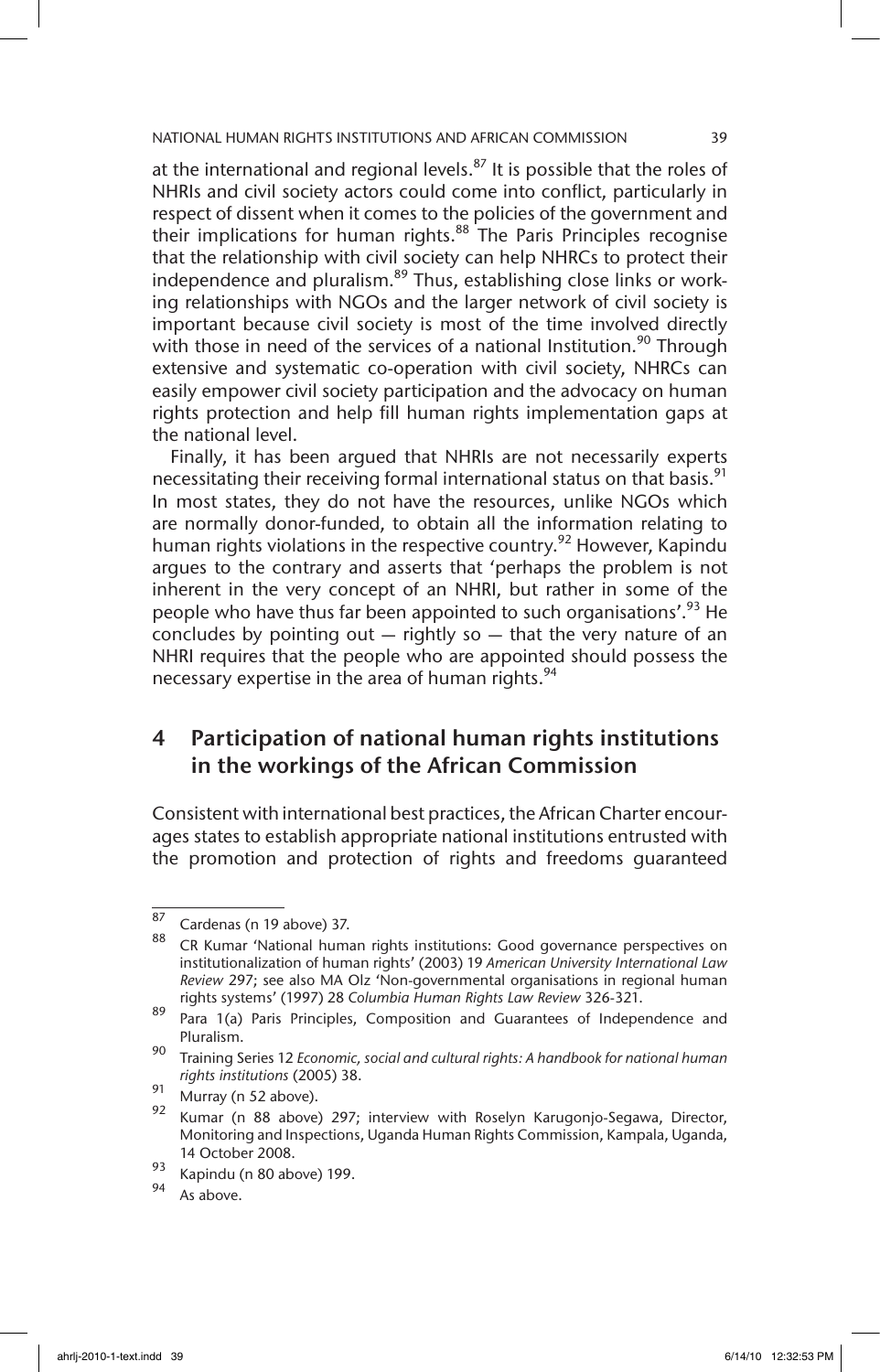under the Charter.<sup>95</sup> Before NHRIs were given the opportunity to obtain affiliate status with the African Commission in 1998, a Co-ordinating Committee of African National Institutions (now renamed the Network of African National Human Rights Institutions) was formed in 1996 in Yaoundé, Cameroon, where the first African National Institutions Conference was held.<sup>96</sup> The Yaoundé Declaration was a decision by NHRIs present at the conference to, among other things, negotiate for a proper representative status at the African Commission.<sup>97</sup> The second conference of a similar nature was held in 1998 in Durban, South Africa, where another declaration was adopted.<sup>98</sup> The Durban Declaration urged the African Commission to adopt — at its next session — an appropriate resolution on the effective participation of national institutions in the work of the African Commission.<sup>99</sup>

NHRIs were offered the opportunity to apply for affiliate status with the African Commission through the 1998 Resolution on Affiliate Status*.* The Resolution did no more than endorse the Paris Principles as the criteria applicable for determining the status of affiliated institution and imposed a few obligations on these institutions.<sup>100</sup> The decision to grant NHRIs affiliate status by the African Commission was welcomed by the Organization of African Unity (OAU) in its Grand Bay (Mauritius) Declaration and Plan of Action.<sup>101</sup> It appears that NHRIs themselves pushed hard for recognition and eventual affiliate status with the African Commission. The relationship between NHRIs and the African Commission after the 1998 Resolution on Affiliate Status will be the focus of the next section of this article.

#### 4.1 Beyond the Resolution on Granting Observer [Affiliate] Status to National Human Rights Institutions in Africa (1998)

The term 'affiliate status' adopted by the 1998 Resolution does not clearly define the role of NHRIs and fails to sufficiently demarcate the nature of the role of NHRIs at the African Commission. The Resolution merely requires that these institutions assist the African Commission in the promotion and protection of human rights at the national level.<sup>102</sup> That notwithstanding, their affiliate status entitles NHRIs to be present at and to participate 'without voting rights' in African Commission

 $^{95}$  Art 26 as read with art 25 African Charter.

<sup>96</sup> http://www.newsite.co.ke/hr/index.php?option=com\_content&task=view&id=8 &Itemid=3 (accessed 11 October 2008).

 $^{97}$  Para 17 Yaoundé Declaration.

 $\frac{98}{99}$  Durban Declaration.

 $\frac{99}{100}$  Para 14 Durban Declaration.

 $\frac{100}{101}$  Para 4 Resolution on Affiliate Status.

<sup>&</sup>lt;sup>101</sup> Para 24 Mauritius Declaration and Plan of Action.

Para 4(d) Resolution on Affiliate Status to National Human Rights Institutions in Africa, adopted at the Commission's 24th session, Banjul, The Gambia, 22-31 October 1998; Viljoen (n 3 above) 413.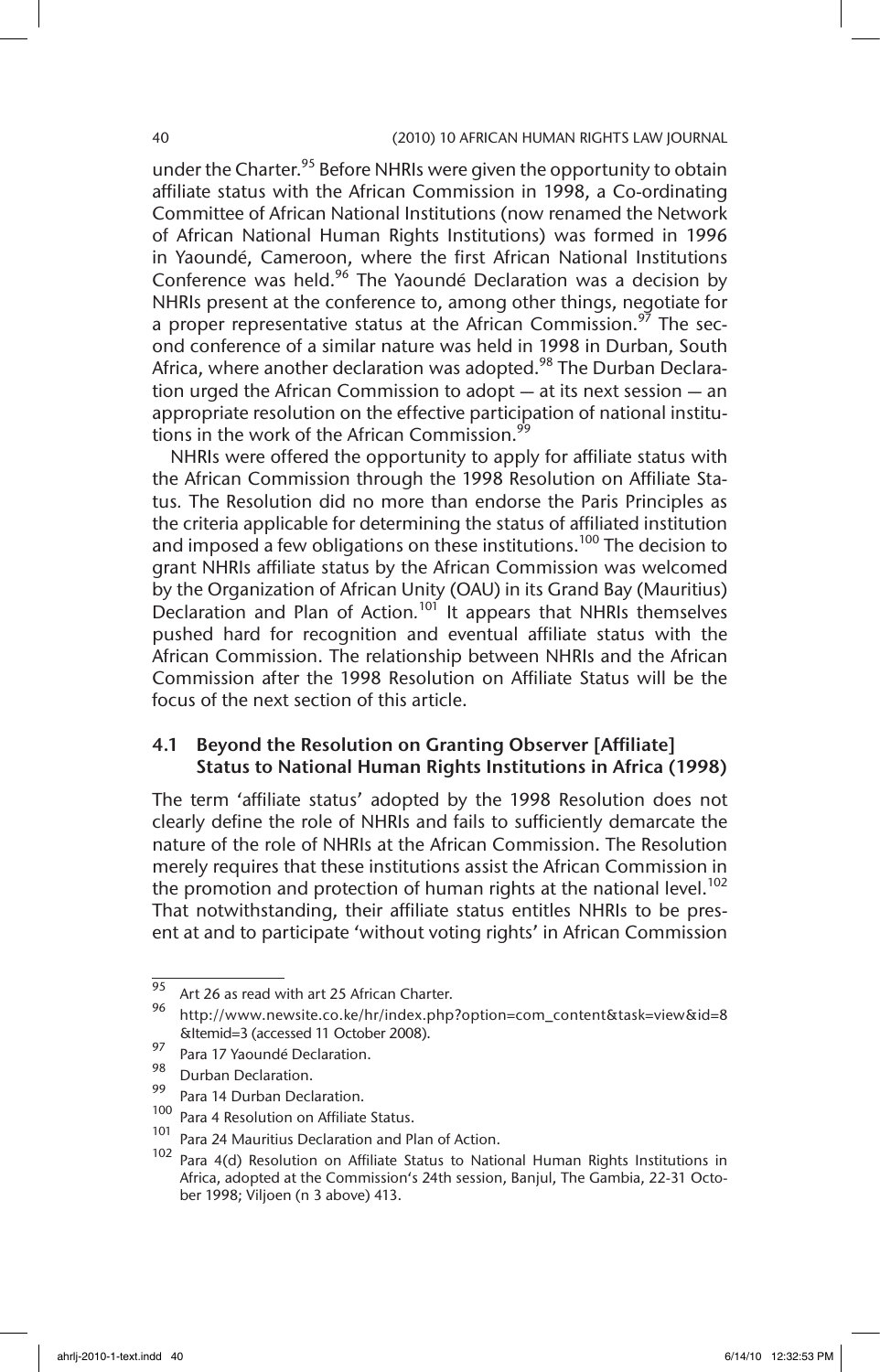sessions.<sup>103</sup> The Activity Reports of the African Commission catalogue, albeit inconsistently, the relationship after the 1998 Resolution on Affiliate Status. NHRIs are afforded time to speak after states and before NGOs. They speak under the agenda item 'co-operation and relationship between Commission with NHRIs and NGOs' during the public sessions of the African Commission.<sup>104</sup> NHRIs are permitted to make any presentations on any issue that is of relevance to them and their presentations are usually preceded or followed by consideration by the African Commission of applications for affiliate status from NHRIs. NHRIs which care to attend the African Commission sessions take this opportunity to request a more involving relationship between the African Commission and NHRIs.<sup>105</sup> They have also been given the opportunity to give a statement, through a representative of NHRIs, at the opening ceremony of the Commission's sessions.<sup>106</sup>

The Interim Rules of the African Commission now make specific reference to NHRIs under Rule 72. Unfortunately, the Interim Rules restate the 1998 Resolution on Affiliate Status and do not marshal any new improvements. Unlike NGOs with observer status, it is not mentioned what will happen when a NHRI fails to submit its bi-annual report to the Commission. Further, it appears that NGOs with observer status can be invited to be present at private sessions of the Commission, whilst the same opportunity appears not to have been extended to NHRIs.

The participation of NHRIs in the sessions of the African Commission is as a result erratic. The Activity Reports indicate that a high water mark of attendance was reached at the African Commission's 39th ordinary session, when 19 NHRIs attended.<sup>107</sup> The number decreased sharply to five at the following session.<sup>108</sup> The 41st ordinary session was graced by 11 NHRIs.<sup>109</sup> Four institutions attended the 42nd session<sup>110</sup> and the 43rd ordinary session was attended by three NHRIs.<sup>111</sup> The 44th ordinary session was attended by nine NHRIs, $112$  while the 45th ordinary session was attended by eight NHRIs.<sup>113</sup>

Apart from these sessions, the collaboration of NHRIs with the commissioners is usually in the form of promotional missions in respect of the duties that they have been assigned to do, mostly in their capacity

 $\frac{103}{103}$  Para 4 1998 Resolution on Affiliate Status; Viljoen (n 3 above) 413.

<sup>104</sup> Murray (n 52 above) 49.

 $105$  n 9 above.

 $\frac{106}{107}$  Murray (n 52 above) 51.

Para 7 20th Activity Report, AU Doc EX.CL/279(IX).

<sup>108</sup> Para 7 21st Activity Report, AU Doc EX.CL/322(X).

<sup>&</sup>lt;sup>109</sup> Para 9 22nd Activity Report, AU Doc EX.CL/364(XI).

<sup>110</sup> Para 12 23rd Activity Report, AU Doc EX.CL/466(XIII).

<sup>&</sup>lt;sup>111</sup> Para 10 24th Activity Report.<br><sup>112</sup> Para 8 25th Activity Report.

Para 8 25th Activity Report, AU Doc EX CL/490(XIII).

<sup>113</sup> Para 6 26th Activity Report.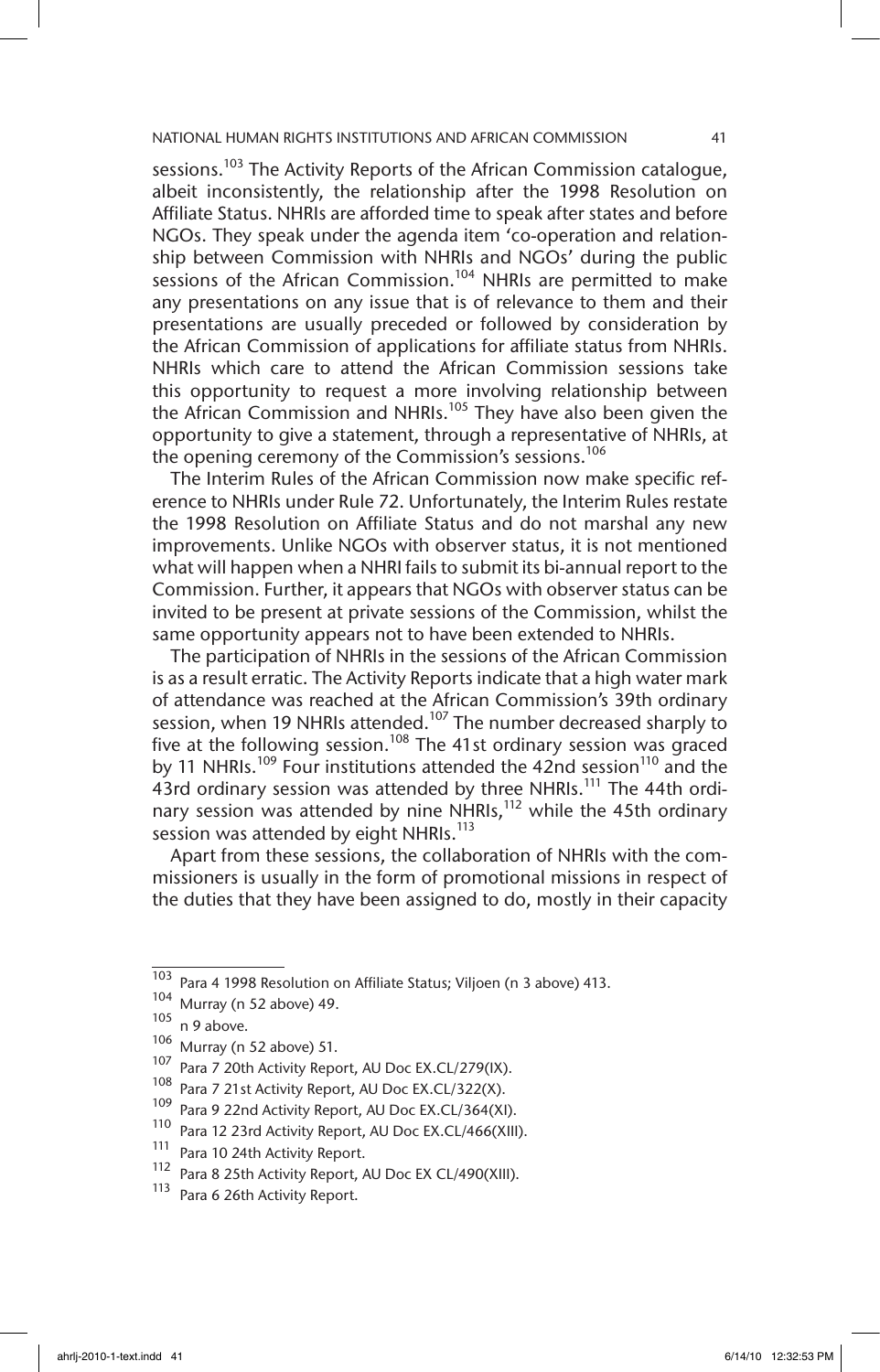as Special Rapporteurs.<sup>114</sup> Frankly, the commissioners are not doing much in terms of establishing a more formal link between the African Commission and NHRIs. These promotional activities are mostly in the form of workshops or panel discussions, relegating this affiliate status to nothing more than a 'talk shop'. Otherwise any working relationship between the African Commission and NHRIs in any other forum or form, if any, remains invisible.

There is simply no proper co-ordination and communication between the two. In the first instance, despite assertions by the African Commission that it values the relationship,  $115$  it has failed to follow up on the submission of reports by NHRIs as required by the 1998 Resolution on affiliate status.<sup>116</sup> This is despite the fact that once such a follow up is consistently done, NHRIs and the African Commission will be kept abreast of the workings of each other. It will further allow the African Commission to ensure that African NHRIs comply with the Paris Principles.

The African Commission is simply not pro-active, has left much to chance and to a large extent depends on the efforts of NHRIs. It does not even play a protective role in supporting NHRIs' commissioners that face government pressure or reprisal for their work. The African Commission has not reprimanded NHRIs that are weak or state-compliant.<sup>117</sup> This is despite a scathing report on NHRIs entitled 'Protectors' or Pretenders; Government Human Rights Commissions in Africa' published by Human Rights Watch in March 2001.<sup>118</sup> Furthermore, several recommendations made by NHRIs to the African Commission remain unimplemented.<sup>119</sup> Despite this unfruitful relationship, the African Commission continues to confer affiliate status on those institutions which have applied and it continues to encourage states to establish such where none exists.<sup>120</sup>

How and in what form this operational gap can be closed is discussed in detail later in this article. Suffice to point out that the participation of NHRIs may 'be limited to their issuing of common positions on thematic issues as regards human rights implementation, including their

<sup>114</sup> Para 58 23rd Activity Report.

<sup>115</sup> Paras 47 & 49 African Commission's Mauritius Plan of Action 1996-2001.

<sup>116</sup> Murray (n 52 above) 87.

<sup>117</sup> Human Rights Watch 'Protectors or pretenders? Government human rights commissions in Africa' http://www.hrw.org/reports/2001/africa summary (accessed 10 May 2008).

<sup>118</sup> The report charges that many African NHRIs serve as apologists for government violations of human rights, lack independence and are generally, with a few exceptions, ineffective; Human Rights Watch (n 117 above) summary; MH Abdiwawa 'Empowering people on their rights in Tanzania' in Peter (n 36 above) 44.

<sup>119</sup> Second AU conference on NHRIs which was held to discuss the role of NHRIs in the African Commission resulted in recommendations which remain unimplemented; para 18 20th Activity Report; Viljoen (n 3 above) 413.

 $120$  Murray (n 52 above) 51.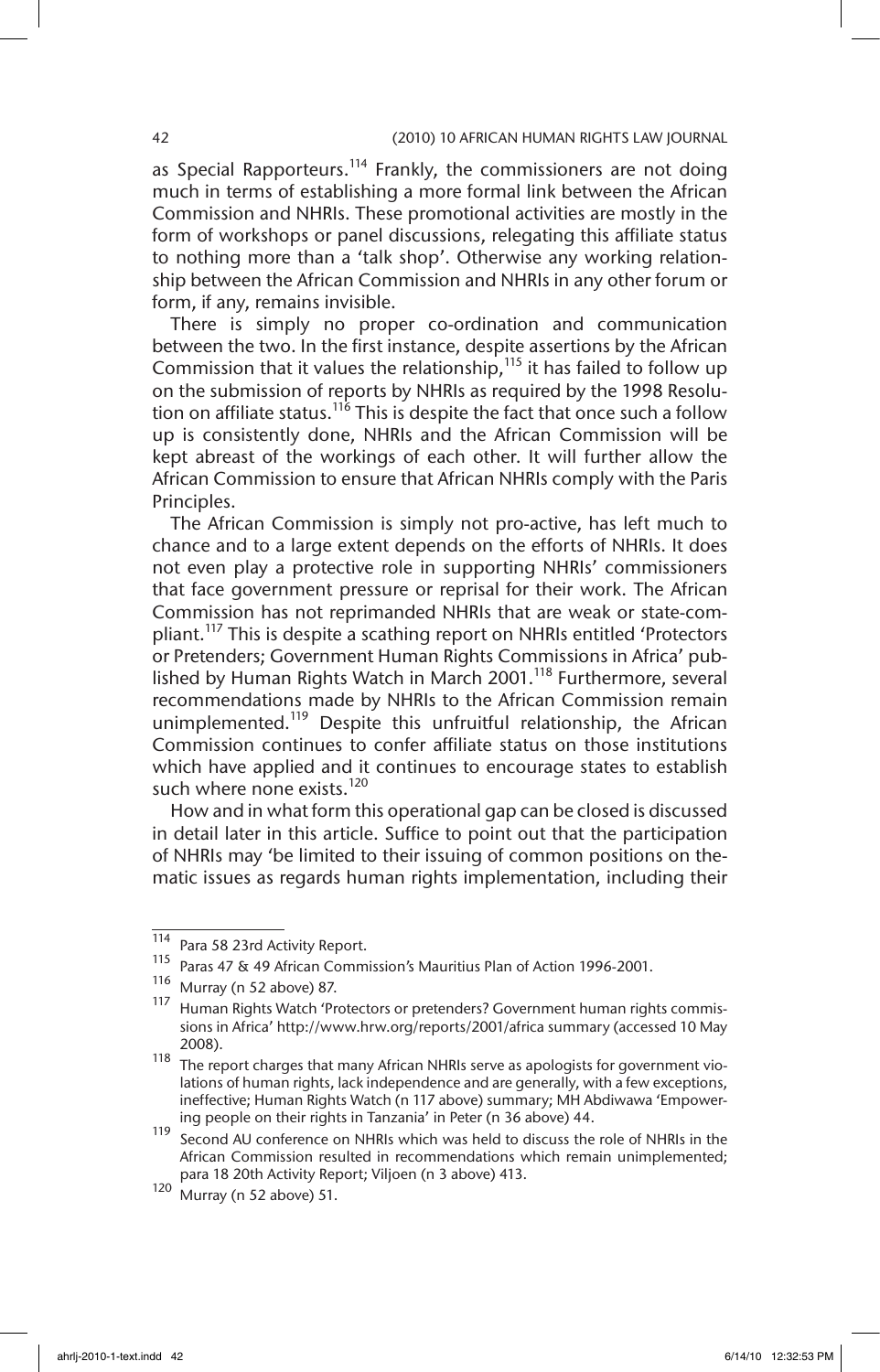own role and achievement of it'.<sup>121</sup> NHRIs can strengthen the national human rights institutions forum during the sessions of the African Commission at which strategies, resolutions as well as partnerships will be created. The national human rights institutions forum may only be strengthened by regular attendance of the sessions of the African Commission by NHRIs. Despite the possible involvement of a NHRI in the drafting of the state report, NHRIs should take an active part in assisting commissioners with questions that should be posed to the delegation of the reporting state. They should be more involved in the drafting of the African Commission's operating documents, such as its rules of procedure and its state reporting guidelines.

In the light of the non-existent efforts by the African Commission, efforts by NHRIs themselves cannot go unnoticed. NHRIs continue to hold conferences geared towards fostering a meaningful relationship. It is at these meetings that NHRIs could share their experiences, activities and difficulties with regard to the protection of human rights at the national level.<sup>122</sup> African NHRIs have also established the Network of African National Human Rights Institutions (NANHRI/Network), formerly known as the Co-ordinating Committee of the African National Human Rights Institutions.<sup>123</sup> The constitution of NANHRI governs, among other things, the Co-ordinating Committee of NANHRI.<sup>124</sup> Registered under Kenyan law as an independent legal entity, the Co-ordinating Committee co-ordinates the activities of the network through the Secretariat based in Kenya.<sup>125</sup>

NANHRI was conceived as a means of fostering relationships between NHRIs, regional and international human rights protection bodies as well as a way of strengthening NHRIs in Africa.<sup>126</sup> As Karugonjo-Segawa has pointed out, the network is willing and it is trying to improve relations between NHRIs in Africa and the African Commission.<sup>127</sup> The most unfortunate thing to happen would be for the network to concentrate on maintaining a good relationship with the International Co-ordinating Committee of National Human Rights Institutions (ICC) and other UN Charter-based mechanisms to the exclusion of the African Commission. Commissioner Bahame Nyanduga has already lamented the fact that the Constitution of NANHRI does not mention the African Charter, yet

<sup>&</sup>lt;sup>121</sup> G de Beco 'Networks of European national human rights institutions' (2008) 14 *European Law Journal* 860-877 869.

<sup>122</sup> De Beco (n 121 above) 864.

<sup>123</sup> http://www.newsite.co.ke/hr/index.php?option=com\_content&task=view&id=8 &Itemid=3 (accessed 11 October 2008).

 $\frac{124}{125}$  As above.

 $\frac{125}{126}$  As above.

Arts 2 & 3 Constitution of NANHRI.

Interview (n 92 above).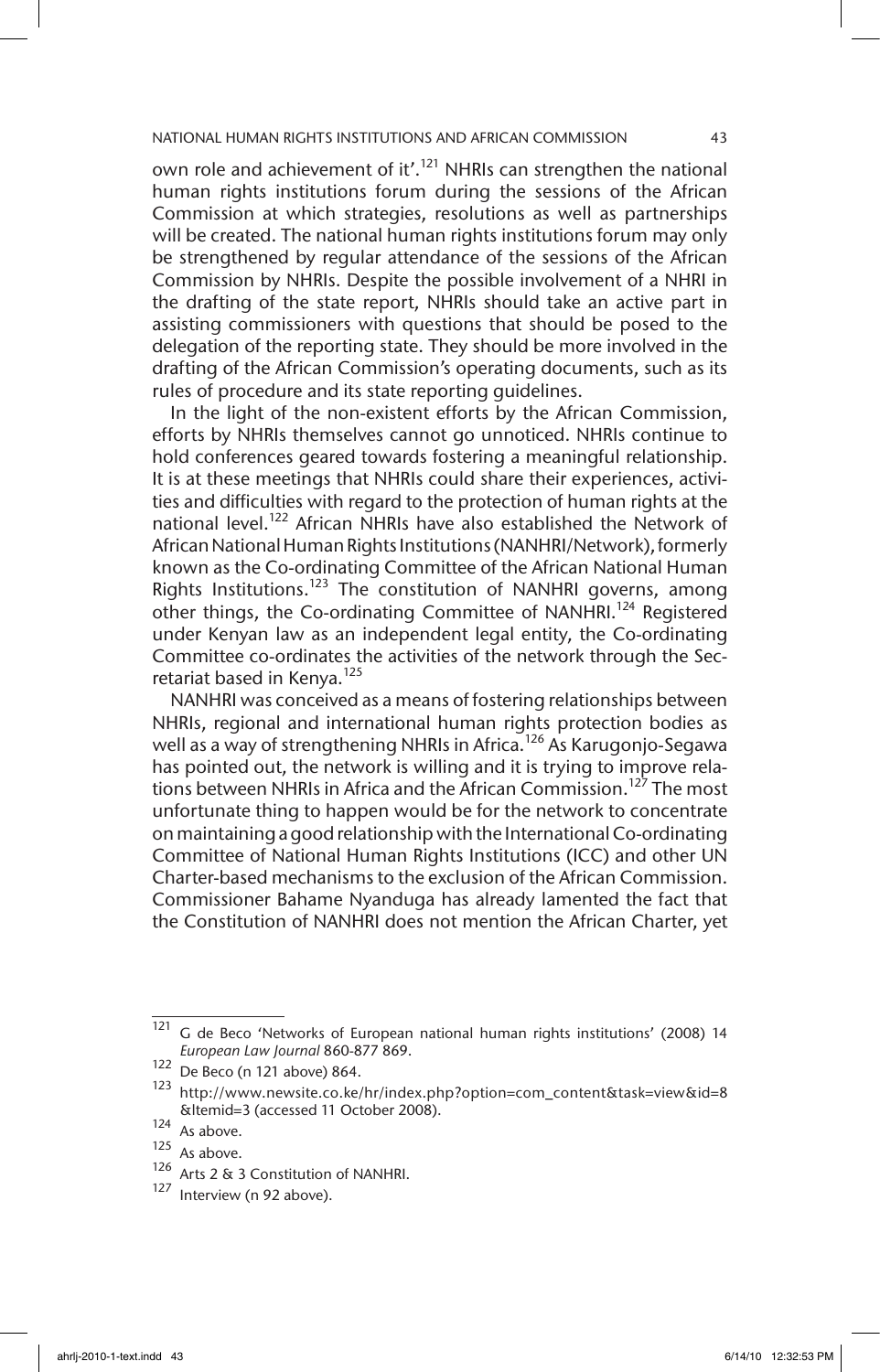member states draw reference from the Charter.<sup>128</sup> He further pointed out that there is a need for the modalities of co-operation between the African Commission and NANHRI to be looked into.<sup>129</sup>

## 4.2 Post-mortem: Understanding the stillbirth of the relationship between the African Commission and national human rights institutions

One need not belabour the point with regard to this sad reality. As evidenced above, the lack of co-ordination between the African Commission and NHRIs is, to a larger extent, the cause of all the woes that have befallen the relationship between the two. Despite repeated calls for the establishment of one,<sup>130</sup> there is still no focal point for NHRIs within the Secretariat of the African Commission. This is despite the foregone conclusion that once such a co-ordination point is established, there will be an improved relationship. Such a focal point is likely to enhance their affiliate status as well as lead to the development of a clearer working relationship.<sup>131</sup> NHRIs do not attend the meetings of the African Commission because of the way the proceedings are being conducted and the lack of clarity on the agenda.<sup>132</sup> Hansungule questions the competence of NHRIs in assisting states' compliance with international obligations and points out that in certain cases they do not possess the relevant skills to play that role.<sup>133</sup> On the contrary, Karugonjo-Segawa posited that most NHRIs now have the capacity and indeed appreciate the workings of the African Commission.<sup>134</sup> Possibly, in certain cases, NHRIs are staffed with people who have no prior experience or training in human rights standards or work,<sup>135</sup> making it impossible for them to appreciate the work of the African Commission.

The poor relationship between the African Commission and NHRIs may be attributable to a lack of interest in the workings of the African Commission by NHRIs themselves, a lack of interest in the work done by NHRIs by the African Commission and, fatally, a lack of communication of the African Commission's activities to NHRIs.<sup>136</sup> Other problems

<sup>128</sup> Conference Report, Sixth Conference of African National Human Rights Institutions, 8-10 October 2007, Kigali, Rwanda, 34.

 $129$  As above.

 $130$  n 9 above; Report of the retreat of members of the African Commission on Human and Peoples' Rights facilitated by the Office of the High Commissioner for Human Rights (OHCHR), African Union Conference Centre, Addis-Ababa, Ethiopia, 24-26 September 2003 http://www.nhri.net/pdf/ACHPR-Retreat-Report-Final.pdf (accessed 22 February 2010).

 $131$  As above.

 $\frac{132}{133}$  Murray (n 52 above) 53.

<sup>133</sup> M Hansungule 'R Murray *The role of national human rights institutions at the international and regional levels*' (2007) 7 *African Human Rights Law Journal* 592.

 $\frac{134}{135}$  Interview (n 92 above).

 $135$  Human Rights Watch (n 115 above) summary.<br> $136$  Interview (n 02 above)

Interview (n 92 above).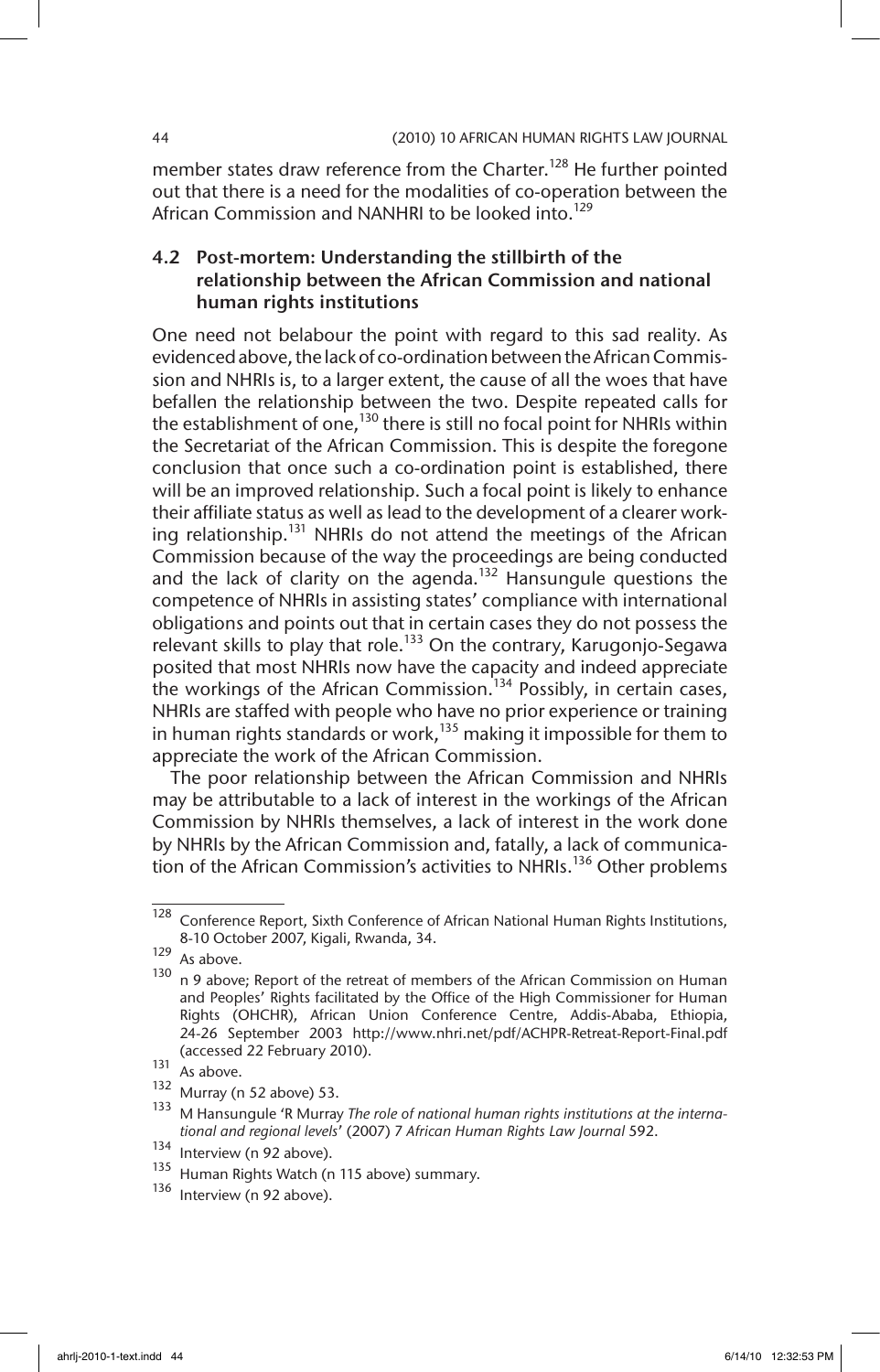that may be cited as hindrance include, in some cases, a lack of political space necessary for the NHRI to operate effectively or, where there is space, self-censorship by the NHRI. Some, like the Ugandan Human Rights Commission, do not take part in the workings of the African Commission due to financial difficulties. NHRIs may also be flawed at inception, hobbled by statute, or controlled through funding or staffing.<sup>137</sup> Additionally, this inaction may be due to an understanding of their (NHRIs') role as being limited to the domestic arena and not concerned with the international or regional human rights mechanisms.

The relationship between NHRIs and other human rights bodies in Africa is also important because it has the potential to ensure the more effective protection of human rights on the continent. Unfortunately, at the time of this study, there was no established relationship between NHRIs and other African human rights mechanisms. The Protocol to the African Charter Establishing the African Court on Human and Peoples' Rights (Court Protocol) does not explicitly refer to NHRIs. According to its Interim Rules of Procedure, only NGOs with observer status have access to the Court.<sup>138</sup> However, African NHRIs will only be able to submit communications to the African Court of Justice and Human Rights (African Court of Justice) once it becomes operational.<sup>139</sup>

# 5 Closing the gap: A dynamic approach to the relationship between the African Commission and national human rights institutions

As already highlighted, the basis for reforming the relationship between the African Commission and NHRIs is to address the issue of poor coordination and communication of their initiatives. That can only be addressed by establishing and strengthening links between the African Commission and NHRIs in Africa.

In so far as strengthening co-operational links is concerned, the African Commission could establish a focal unit within its Secretariat designed to co-ordinate all its relations with NHRIs. The establishment of such a focal point has been recommended as a way of strengthening the relationship between the African Commission and NHRIs.<sup>140</sup> As Hansungule points out — though in the context of the African Peer Review Mechanism (APRM) — a 'focal point is a critical link … It is deci-

<sup>137</sup> Human Rights Watch (n 115 above) summary.

<sup>138</sup> Art 5(3) Court Protocol, as read with Rule 33 of the Interim Rules of Procedure of Court.

<sup>&</sup>lt;sup>139</sup> Art 30 Protocol on the Statute of the African Court of Justice and Human Rights (2008).

<sup>140</sup> Report of the retreat of members of the African Commission on Human and Peoples' Rights (n 130 above); n 9 above.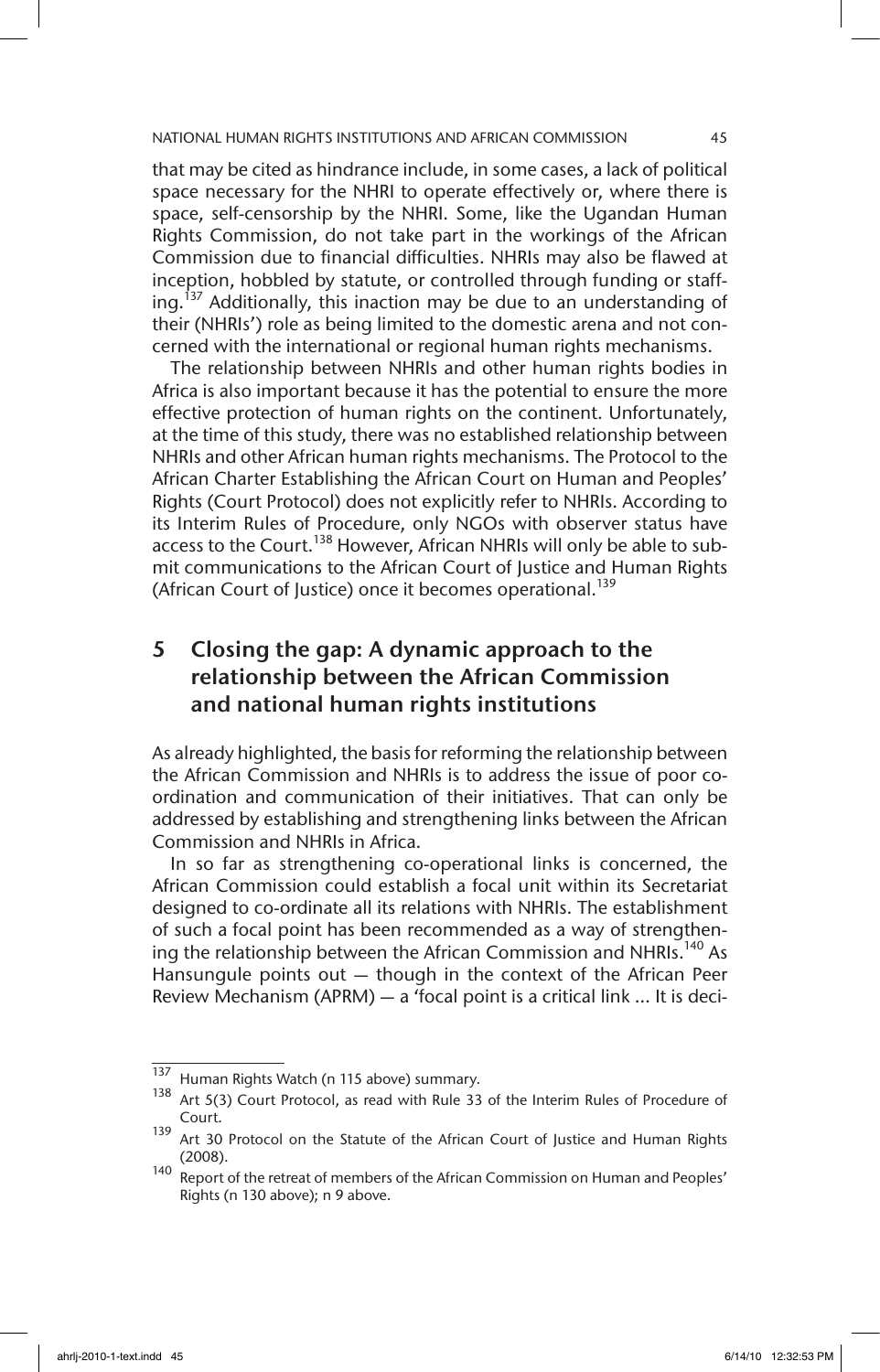sive to the success of the mechanism. An inaccessible focal point means stakeholders cannot communicate.'<sup>141</sup>

A focal point within the Secretariat of the Commission is likely to ensure, among other things, proper dialogue between the African Commission and NHRIs. Through such a focal point, the African Commission can ensure that NHRIs comply with the Paris Principles and can therefore easily assess their effectiveness. Working with NHRIs, the focal point will support their work through a number of training and development activities and act as the point of contact between the African Commission and NHRIs. The NHRI unit may be tasked with ensuring that NHRIs submit their bi-annual activity reports as required by the 1998 Resolution on Affiliate Status. Such a body could also be used to implement the recommendations made to the African Commission pertaining to its relationship with NHRIs. A NHRI unit could also be mandated to consider applications for affiliate status. This will also grant the African Commission the opportunity to make the process of granting NHRIs affiliate status more thorough and less time-consuming. Karugonjo-Segawa points out that it took three applications to the African Commission for the Ugandan Human Rights Commission to be granted affiliate status.<sup>142</sup>

Additionally, such a unit could be a point where the African Commission and NHRIs convene to make decisions and implement resolutions that were adopted mainly by the African Commission. Such a body may, but does not necessarily need to, be the decision-making body of the partnership. Considering that this may have budgetary implications, it is advisable that in the interim a focal person be appointed to act as the link between the African Commission pending the establishment of such a focal point, obviously in the form of a permanent office within the Secretariat of the Commission.

Such a unit would also not be the first of its kind. The UN Office of the High Commissioner for Human Rights (UNOHCHR) has a similar unit. The UNOHCHR has also established a National Institutions Unit (NI Unit), tasked with co-ordinating activities between the UNOHCHR, the International Co-ordinating Committee of National Human Rights Institutions (ICC) and other UN treaty bodies.<sup>143</sup> The NI Unit is also the secretariat of the  $ICC<sup>144</sup>$  and provides advisory services relating to the

<sup>&</sup>lt;sup>141</sup> M Hansungule 'Overview paper on the role of the APRM in strengthening governance in Africa: Opportunities and constraints in implementation' (undated) 15.

 $\frac{142}{143}$  Interview (n 92 above).

Rule 2 International Co-ordinating Committee of National Institutions for the Promotion and Protection of Human Rights, Rules of Procedure.

<sup>144</sup> The ICC co-ordinates NHRIs at national level, organises ICC conferences and ensures regular contact with the OHCHR and other international organisations. The ICC is also responsible for accrediting NHRIs that are in compliance with the Paris Principles; R Murray (n 52 above) 31.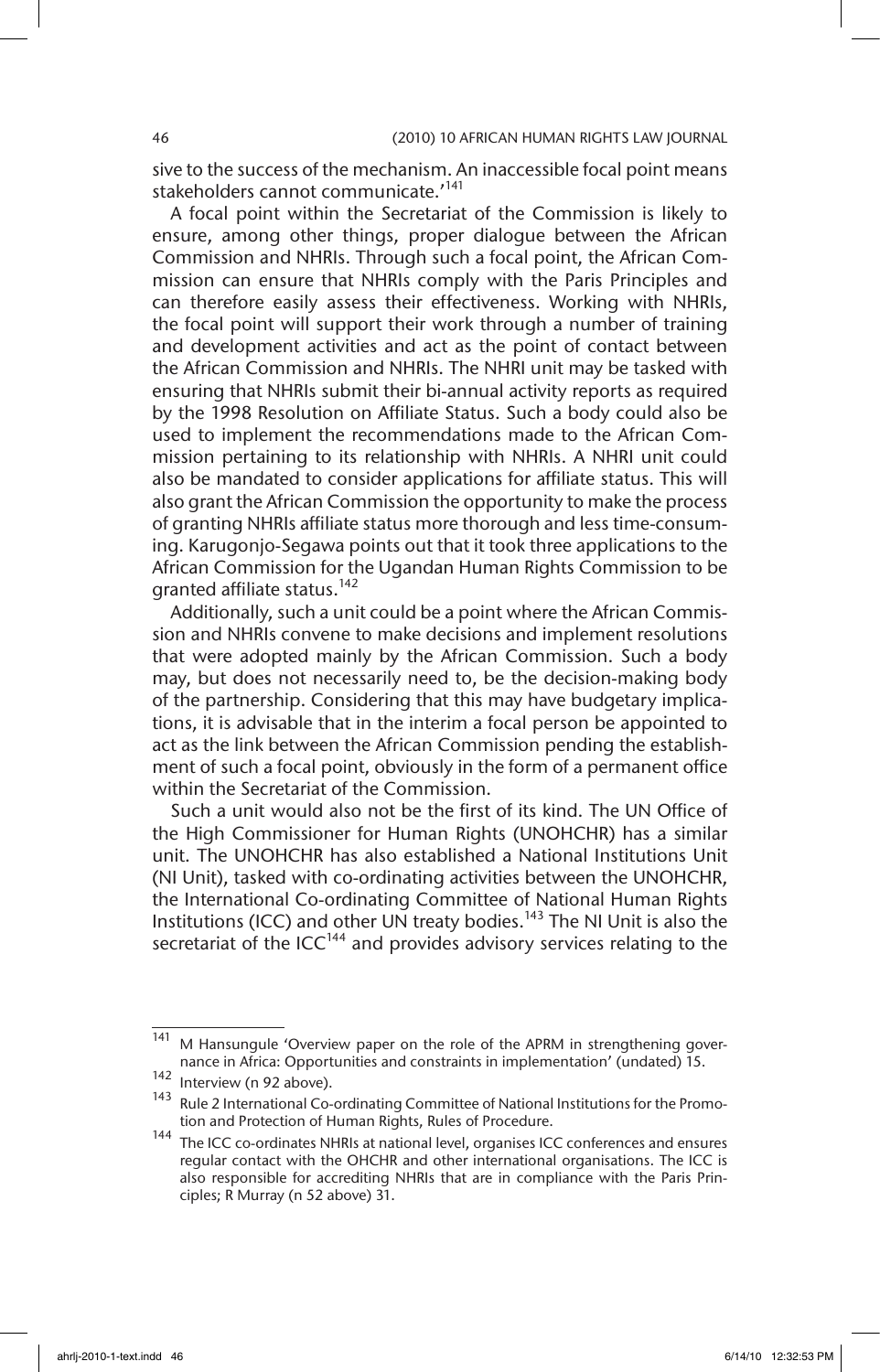establishment and management of these institutions.<sup>145</sup> It also facilitates NHRIs' participation in the UN and UN Charter treaty bodies.<sup>146</sup>

Another route could be for the Network of African National Human Rights Institutions to take up this role and facilitate closer co-operation between the African Commission and its members. Having recognised the importance of such co-operation — particularly in relation to co-operation with UN bodies — NHRIs around the world have forged regional networks. Within Latin America, there is the Network of the Americas' National Institutions for the Promotion and Protection of Human Rights, which was created in 2000.<sup>147</sup> In the Asian region there is the Asia Pacific Forum of National Human Rights Institutions (APF).<sup>148</sup> Among other things, the APF provides practical support for the establishment and strengthening of NHRIs in the Asia Pacific region.<sup>149</sup> The APF also provides support to its members and assists them in their role of promoting, monitoring and protecting human rights.<sup>150</sup> The APF thus offers a wide range of services and support for its members. These services include, among other things, co-ordination of the participation of member institutions in the UN, ICC and other international and regional mechanisms. Just like NANHRI, its membership consists of NHRIs in the region and its activities are by far involved with human rights protection institutions in the region. Furthermore, just like NANHRI, full membership is limited to NHRIs which comply with international standards set out in the Paris Principles.

NHRIs can and should strive to establish a co-ordinated relationship. They can collaborate in many areas, including, but not limited to, capacity building through training,  $151$  co-operation through the exchange of information<sup>152</sup> as well as the organisation of regional workshops.<sup>153</sup> It is through networking that NHRIs can better participate in the formulation of policies and human rights protection initiatives in Africa.

<sup>145</sup> Effective functioning of human rights mechanisms: National institutions and regional arrangements. Paras 5-6 Report of the Secretary-General, 24 January 2006 E/CN.4/2006/101.

<sup>146</sup> Rule 4(a) Rules of Procedure of the ICC.

<sup>147</sup> http://www.asiapacificforum.net/about/annual-meetings/8th-nepal-2004/downloads/other-human-rights-institutions/americas.pdf (accessed 23 September 2008).

<sup>148</sup> Asia Pacific Brochure http://www.asiapacificforum.net (accessed 23 September 2008).

 $\frac{149}{150}$  As above.

As above.

 $151$  The APF has a good exchange programme and has gone a long way to training the staff of member institutions.

<sup>152</sup> The APF has a website in place (http://www.asiapacificforum.net) that is used for the dissemination of information pertaining to the activities carried out by NHRIs. NANHRI, although still at the nascent stages, has a similar website (http://www. nanhri.com) which can be used effectively for the dissemination of information.

<sup>153</sup> Remarks of Mr Justice R Rajendra Babu, Chairperson, National Human Rights Commission of India, 12th Annual meeting of APF, 26 September 2007.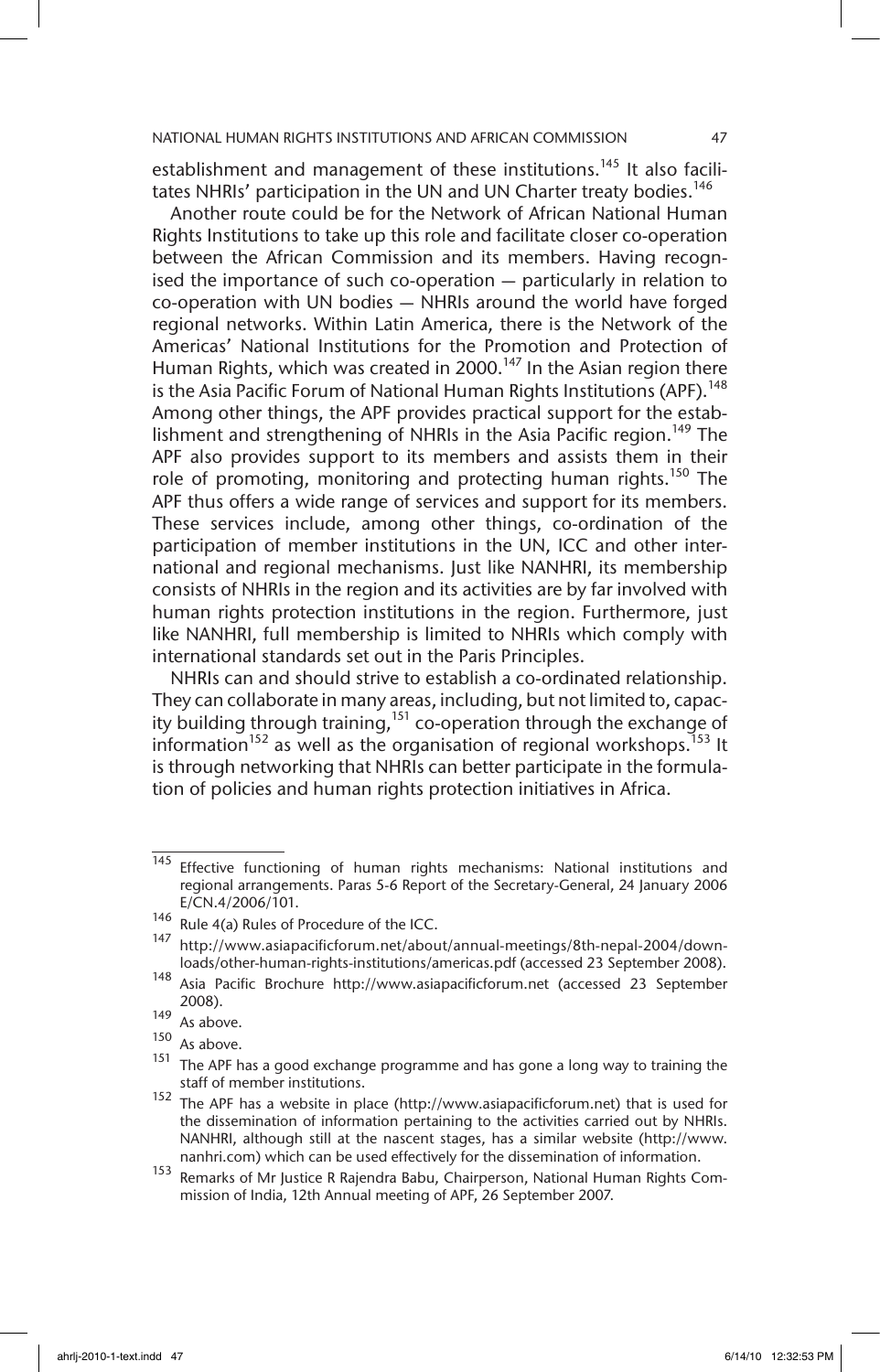## 5.1 Establishing and strengthening co-operational links: The way forward

For there to be a meaningful and sustainable relationship, there is a need for clarity in the normative framework and at present the term 'affiliate status' does not adequately explain the role of NHRIs in the workings of the African Commission. The African Commission should therefore revisit the 1998 Resolution on Affiliate Status in order to clarify the position of NHRIs within its hierarchy, if any, of human rights actors. Further, the African Commission should introduce guidelines on the relationship between the African Commission and NHRIs just as it is the case with the Abuja Guidelines on the relationship between parliaments, parliamentarians and Commonwealth NHRIs.<sup>154</sup> The quidelines should explicitly spell out what the Commission can do to support the work of a NHRI and conversely what NHRIs can do to support the workings of the Commission. Equally, NHRIs should strengthen the Network of African National Human Rights Institutions, as earlier recommended.

The two should therefore identify areas of strategic interest and draw up a plan of action. Areas of possible support and collaboration include the submission of cases before the African Commission; collaboration in fact-finding missions; the inspection of prisons and detention facilities; and the organising of symposia, workshops, promotional visits, follow-up of decisions of the African Commission, preparation of state reports as well as shadow reporting. Collaboration on such activities should be organised through a focal point established within the African Commission Secretariat.

Thus, areas for collaboration between the African Commission and NHRIs can be either protective or promotional.

#### 5.2 Protective-based co-operation

Under article 45(2) of the African Charter, the African Commission is mandated to protect human rights in Africa. This function has several aspects, which include individual communications,<sup>155</sup> inter-state communications and 'on-site' or 'fact-finding' missions by the African Commission.<sup>156</sup> NGOs have been regarded as partners of the African Commission as they have engaged critically with the African Commission on its working methods as well as in its working groups.<sup>157</sup> For example, NGOs have been instrumental in the submission of communications and the development of the communications procedure<sup>158</sup>

<sup>154</sup> Abuja Guidelines on the Relationship between Parliaments, Parliamentarians and Commonwealth NHRIs (2004).

<sup>155</sup> Arts 47- 59 African Charter.

<sup>156</sup> Art 46 African Charter.

<sup>157</sup> Viljoen (n 3 above) 407.

<sup>158</sup> As above.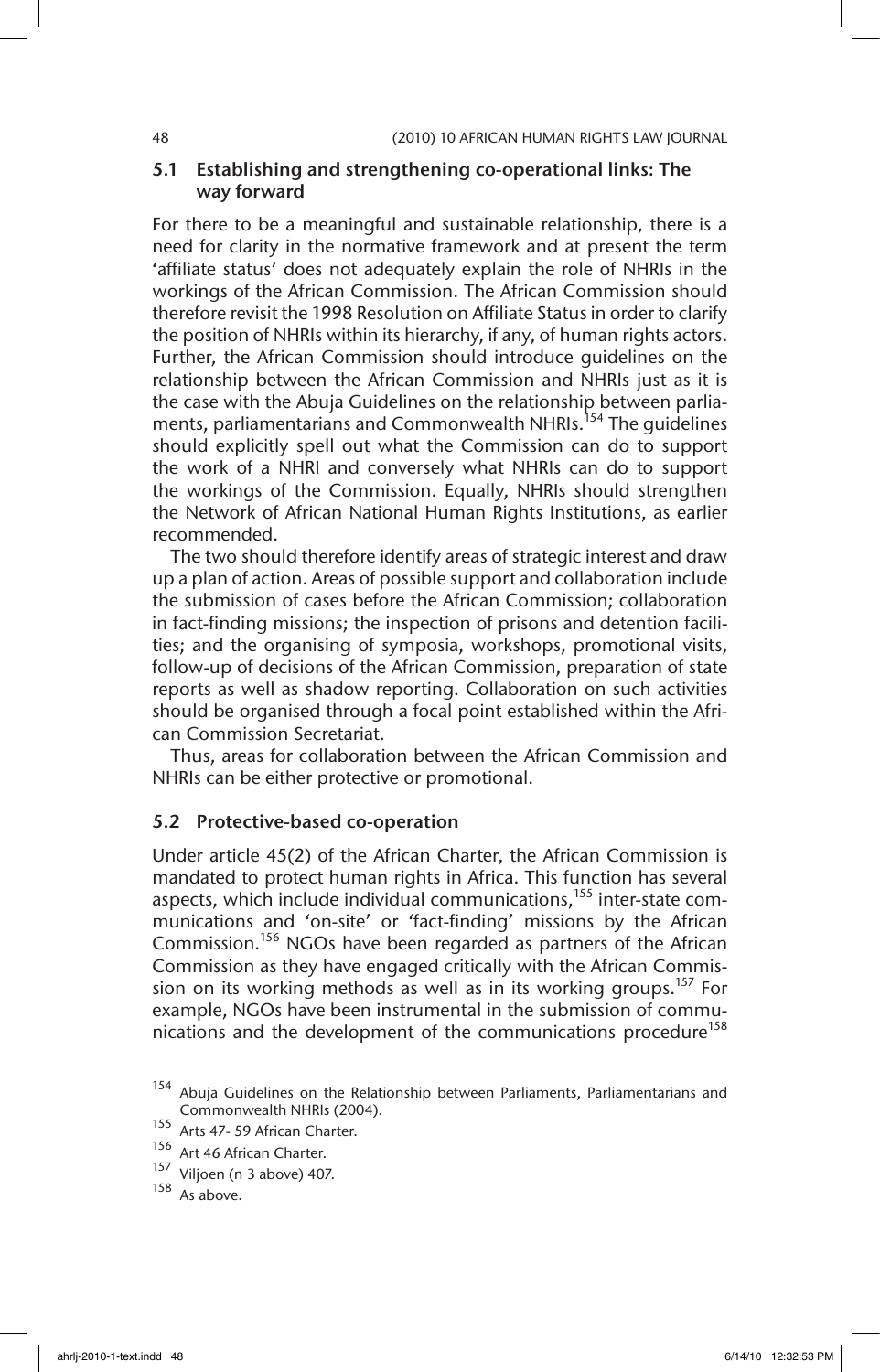and they have also facilitated fact-finding and promotional missions of the African Commission.<sup>159</sup>

The African Commission and NHRIs can certainly elevate their relationship to the same level as that of the African Commission and NGOs. In respect of communications, NHRIs could start by developing a culture of submitting communications to the African Commission. This has been done before<sup>160</sup> and needs only to be encouraged further, as the Rules of Procedure of the African Commission do not prevent NHRIs from submitting cases before the African Commission. In fact, NHRIs lodge petitions with the Inter-American Commission on Human Rights after domestic remedies have been exhausted.<sup>161</sup>

As regards 'on-site' or 'fact-finding' missions by the African Commission,<sup>162</sup> NHRIs could provide assistance to the missions sent by the African Commission, acting under article 46 of the African Charter, to investigate allegations of human rights violations.<sup>163</sup> They can partner with the Special Rapporteur on Prisons and Detention Facilities in Africa, for example, to inspect prisons and detention facilities.<sup>164</sup> This is ideal, especially as the mandate of most NHRIs involve the investigation of alleged human rights violations. Such inspections could also act as a vital pre-emptive measure which is important for vulnerable persons in the hands of state organs.<sup>165</sup> Furthermore, it could help the African Commission overcome some of the problems the delegates encounter during fact-finding missions, such as time constraints and the inability to collect enough evidence during their fact-finding missions.<sup>166</sup>

#### 5.3 Promotion-based co-operation

Article 45 of the African Charter mandates the African Commission to promote human and peoples' rights on the continent.<sup>167</sup> In particular,

 $\frac{159}{160}$  As above.

<sup>160</sup> *Commission Nationale Des Droits de l'homme et des Libertés* v *Chad* (2000) AHRLR 66 (ACHPR 1995); Murray (n 52 above) 13.

<sup>161</sup> L Reif *The Ombudsman, good governance and the international human rights system* (2004) ch 6.

<sup>&</sup>lt;sup>162</sup> T Mutangi 'Fact-finding missions or omissions: A critical analysis of the African Commission on Human and Peoples' Rights and lessons to be learnt from the Inter-American Commission on Human Rights' (2006) 12 *East African Journal of Peace and Human Rights* 1, for a detailed discussion on fact-finding missions of the African Commission.

<sup>163</sup> Report of the retreat of members of the African Commission (n 130 above) 9.

<sup>&</sup>lt;sup>164</sup> F Viljoen 'The Special Rapporteur on Prisons and Conditions in Africa: Achievements and possibilities' (2005) 27 *Human Rights Quarterly* 125-171.

<sup>&</sup>lt;sup>165</sup> CM Peter 'The way forward for the East African Human Rights Institutions' in Peter (n 36 above) 324.

<sup>166</sup> Mutangi (n 162 above) 37.

<sup>&</sup>lt;sup>167</sup> Art 45(1) African Charter; Yeshanew (n 75 above) 191.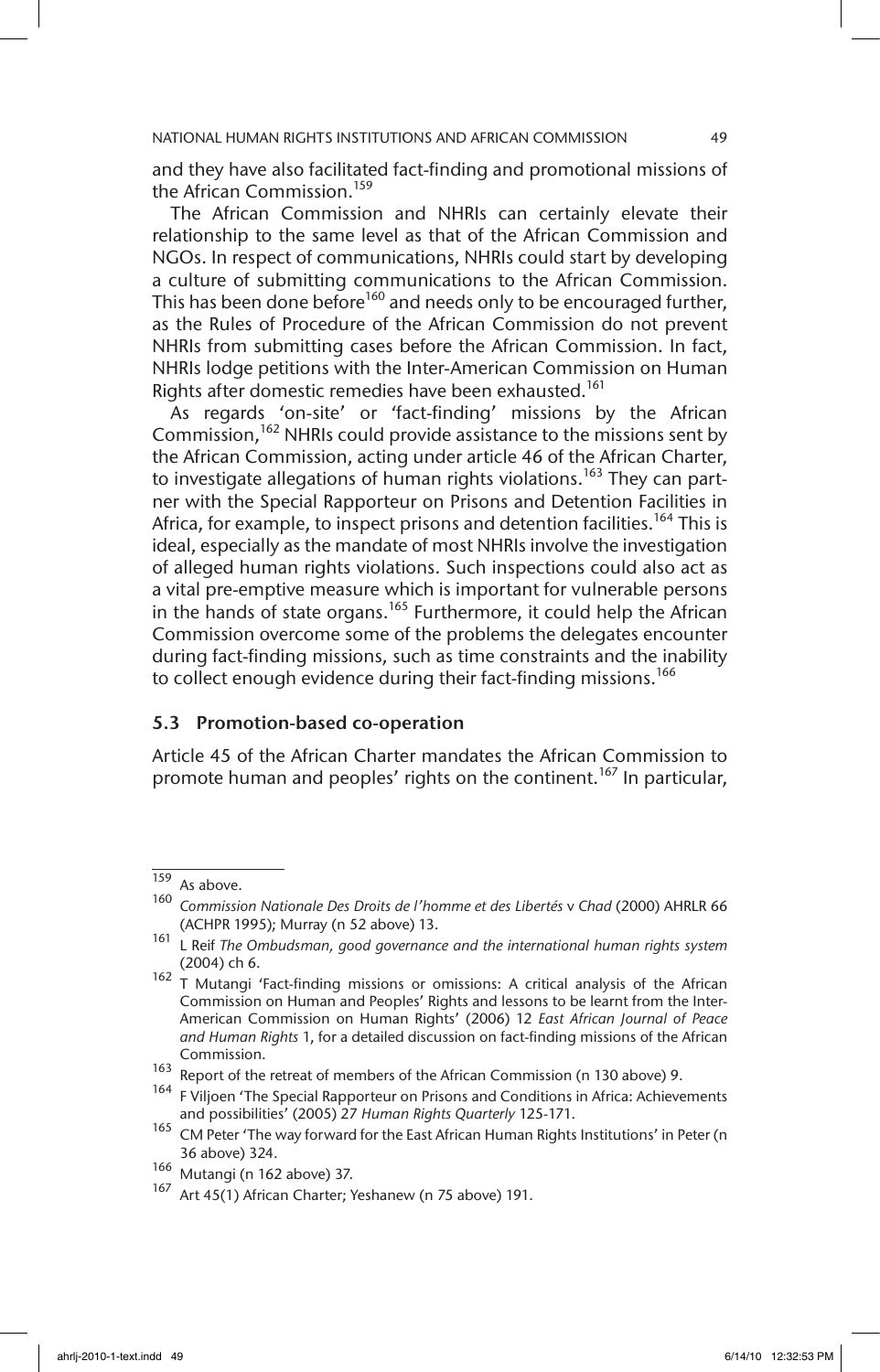the African Commission may collect documents, undertake studies and research on African problems in the field of human and peoples' rights, organise seminars, symposia and conferences, and disseminate information.168 Accordingly, the African Commission is mandated to co-operate with African and other international institutions concerned with the promotion of human and peoples' rights.<sup>169</sup>

Over the years, the African Commission has made efforts aimed at realising the goals of its promotional mandate and appears to have properly organised itself for promotional activities.<sup>170</sup> The African Commission has thus been involved in the dissemination of information and the organisation of conferences, workshops, seminars and symposiums to discuss the relevant issues. In so far as the promotional mandate of the African Commission and co-operation between the Commission and NHRIs are concerned, there seems to be a movement in the right direction. The Activity Reports of the African Commission shows that commissioners do attend seminars and workshops organised by NHRIs to discuss issues relating to human rights as part of the promotional mandate of the African Commission.

Despite the controversy surrounding the extent of their participation in the state reporting process, NHRIs should be involved in one way or another in the state reporting process.<sup>171</sup> This is well within their monitoring mandate. They should, for example, be involved in the preparation of country reports and should send shadow reports to the African Commission so as to help bring to the fore facts that can only be obtained through investigative work at the national level.<sup>172</sup> Such reports are likely to better exhibit the reality of the human rights situation of the country. NHRIs can further 'provide constructive, well-informed criticism from within, which is frequently important in corroborating or balancing criticism from "foreigners"'. $^{173}$  In fact, that was the recommendation made at a retreat of the members of the African Commission where the role of NHRIs in the workings of the African Commission was discussed.<sup>174</sup> The African Commission should build the capacity of NHRIs on issues relating to state reporting.

Another area of collaboration between the African Commission and NHRIs could be in the area of follow-up of country-specific

 $\overline{168}$  Art 45(1)(a) African Charter.

<sup>169</sup> Art 45(1)(c) African Charter.

<sup>170</sup> VOO Nmehielle *The African human rights system: Its laws, practices and institutions* (2001) 176-179.

<sup>&</sup>lt;sup>171</sup> Viljoen (n 3 above) 371; Report of the Brainstorming Meeting on the African Commission, 9-10 May 2006, Banjul, The Gambia, AU Doc ACHPR/BS/01/010,9 May 2006 (20th Activity Report, Annex II).

 $172$  As above.

<sup>173</sup> G Alfredsson *et al* (eds) *International human rights monitoring mechanisms* (2001) 825.

<sup>174</sup> Report of the retreat of members of the African Commission (n 130 above) 3.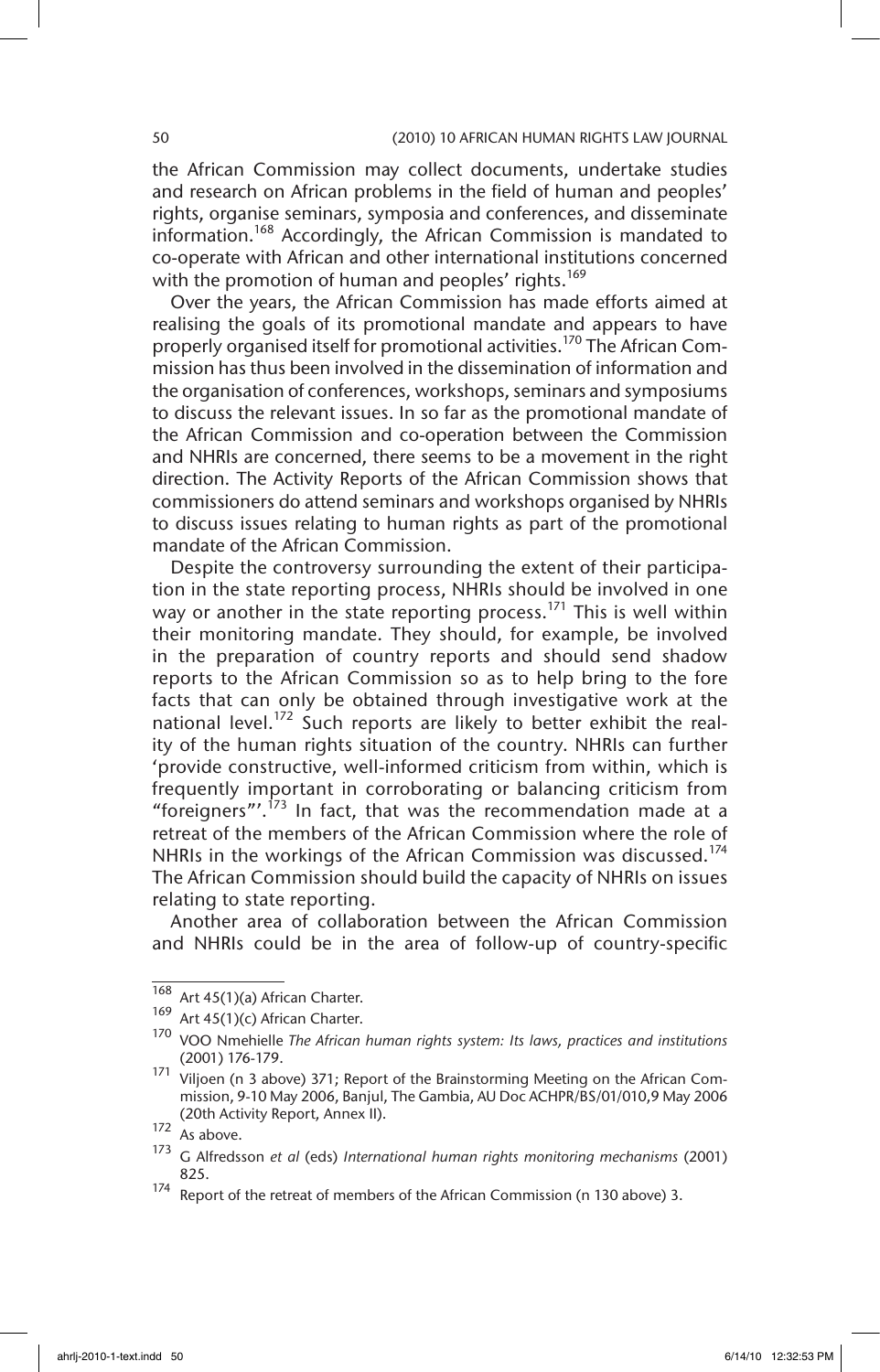resolutions, decisions of the African Commission, and concluding observations on reports made to the African Commission by states.<sup>175</sup> Collaboration in this area can strengthen the African Commission's practice regarding the follow-up of recommendations and decisions of the African Commission. This is because of the pressure that NHRIs can exert at the national level as well as the fact that follow-up may be considered a form of investigation within the context of the communication procedure.

## 6 Conclusion

The participation of NHRIs in the workings of the African Commission, even though controversial, is not a hindrance to the establishment of any working relationship. Their participation is controversial because the Paris Principles and other documents outlining the nature and functions of the NHRI do not envisage an NHRI that is actively and/ or directly involved at the international or regional level. At present there is no proper working relationship between the African Commission and NHRIs. This is largely attributable to two main factors. Firstly, there is no proper agenda, direction or framework as to what form the relationship should take. Secondly, there is absolutely no co-ordination or communication of events and initiatives of the two, making collaboration inconsistent, erratic and largely in the form of workshops, symposia and presentations by commissioners.

NHRIs can assist the African Commission through the submission of cases, collaboration in fact-finding missions, the inspection of prisons and detention facilities, organising of symposia, workshops, promotional visits, the follow-up of decisions of the African Commission, and the preparation of state reports as well as shadow reporting. In order to further strengthen its collaboration with NHRIs, the African Commission should establish a focal point within its Secretariat. The proposed unit should be tasked with co-ordinating activities between the African Commission and NHRIs. It can also be used for monitoring the effectiveness, independence and compliance with the Paris Principles by African NHRIs. It has been suggested that, pending the establishment of a focal point within the African Commission Secretariat, there be appointed a focal person responsible for co-ordinating activities between the African Commission and NHRIs. Equally, NHRIs should strengthen the Network of African National Human Rights Institutions in order to develop a functional and working relationship between the African Commission and NHRIs in Africa.

<sup>175</sup> F Seidensticker *Examination of state reporting by human rights treaty bodies: An example of follow-up at the national level by national human rights institutions* (2005).